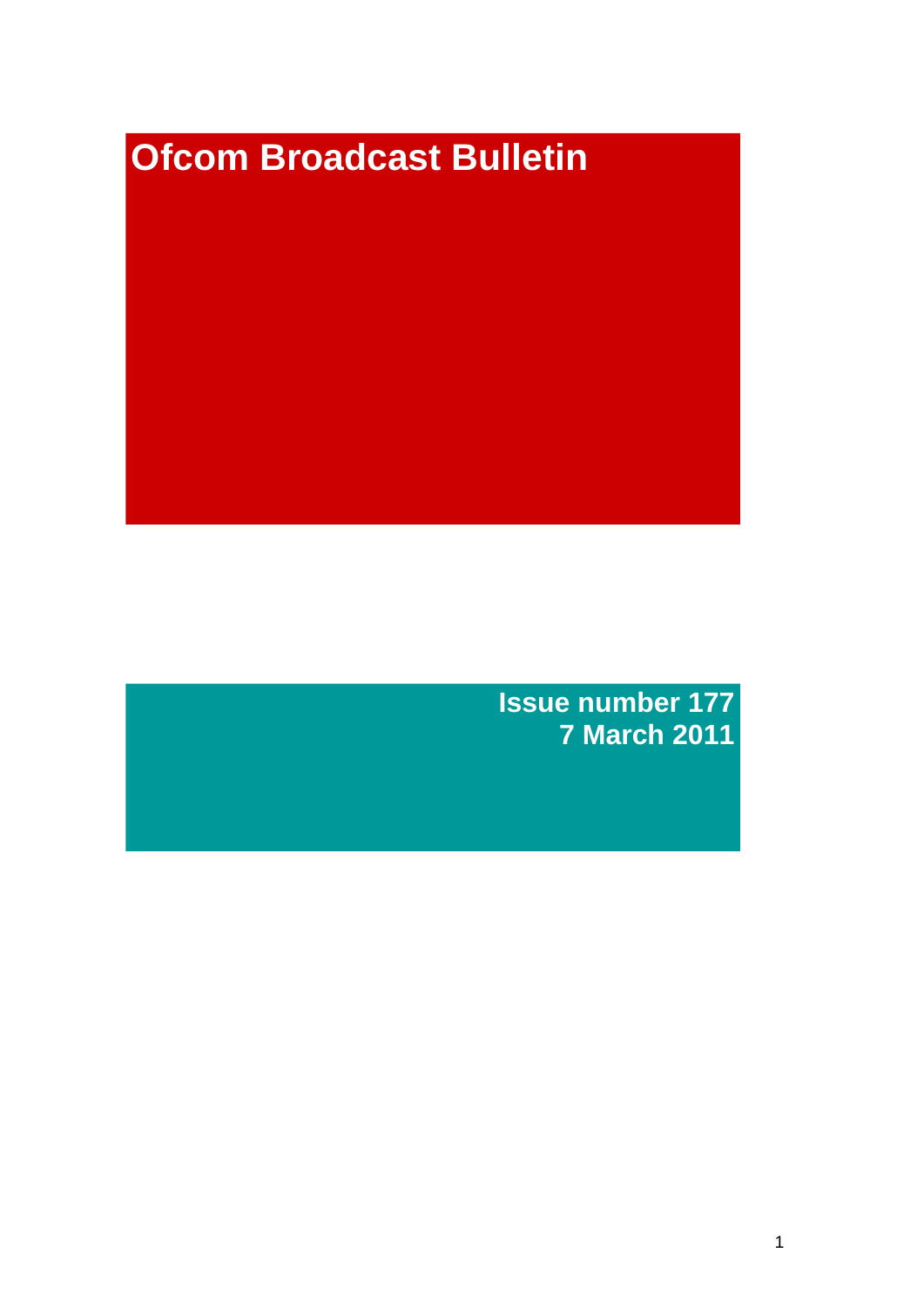# **Contents**

| Introduction                                                                                                                                          | 3  |
|-------------------------------------------------------------------------------------------------------------------------------------------------------|----|
| <b>Notice of Revocation</b>                                                                                                                           |    |
| Live 960 held by<br><b>Hoppr Entertainment Limited</b>                                                                                                | 4  |
| <b>Standards cases</b>                                                                                                                                |    |
| <u>In Breach</u>                                                                                                                                      |    |
| <b>News</b><br>Bangla TV, 30 September 2010,<br>6, 9, 13 and 14 October 2010, 22:00<br><b>Jonotar Moncho</b><br>Bangla TV, 5 October 2010 2010, 19:30 | 5  |
| <b>ATN Bangla Europe News</b><br>ATN Bangla UK, 8 and 18 October 2010, 21:00                                                                          | 10 |
| <b>News</b><br>Channel S, 6 October 2010, 22:00                                                                                                       | 13 |
| <b>Election Hustings Programme</b><br>Bangla TV, 1 October 2010, 19:30                                                                                | 17 |
| <b>Tony Soley</b><br>Apple AM, 5 January 2011, 10:00                                                                                                  | 19 |
| <b>Broadcast Licence Condition cases</b>                                                                                                              |    |
| <u>In Breach</u>                                                                                                                                      |    |
| <b>Total Star (Bridgwater)</b><br>October to December 2010                                                                                            | 20 |
| <b>Fairness &amp; Privacy cases</b>                                                                                                                   |    |
| There are no Fairness & Privacy adjudications in this Bulletin.                                                                                       |    |
| Other programmes not in breach                                                                                                                        | 23 |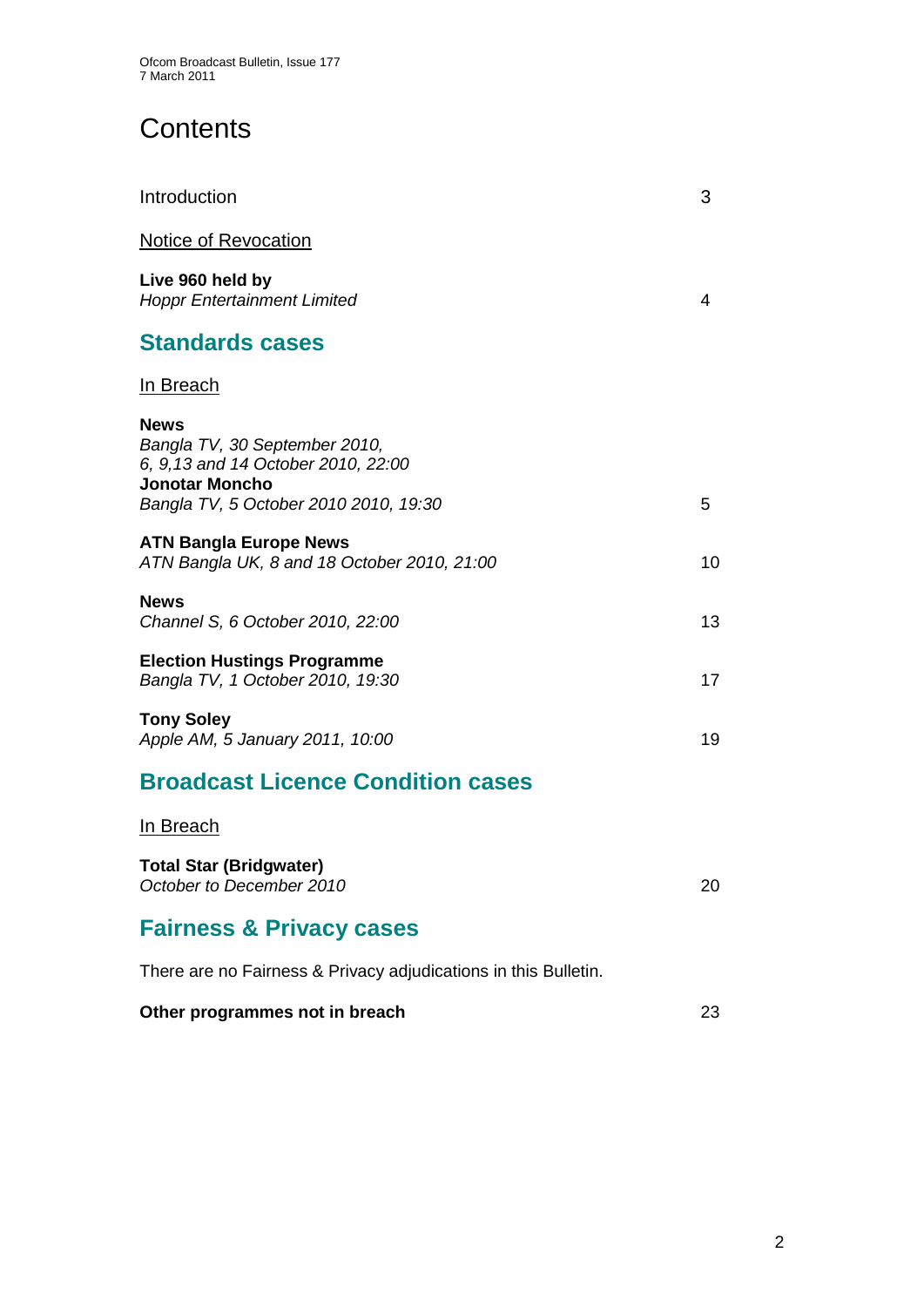# **Introduction**

1

The Broadcast Bulletin reports on the outcome of investigations into alleged breaches of those Ofcom codes and licence conditions with which broadcasters regulated by Ofcom are required to comply. These include:

a) Ofcom"s Broadcasting Code ("the Code"), the most recent version of which took effect on 28 February 2011 and covers all programmes broadcast on or after 28 February 2011. The Broadcasting Code can be found at: [http://stakeholders.ofcom.org.uk/broadcasting/broadcast-codes/broadcast-code/.](http://stakeholders.ofcom.org.uk/broadcasting/broadcast-codes/broadcast-code/)

Note: Programmes broadcast prior to 28 February 2011 are covered by the version of the Code that was in force at the date of broadcast.

- b) the Code on the Scheduling of Television Advertising ("COSTA") which came into effect on 1 September 2008 and contains rules on how much advertising and teleshopping may be scheduled in programmes, how many breaks are allowed and when they may be taken. COSTA can be found at: [http://stakeholders.ofcom.org.uk/broadcasting/broadcast-codes/advert-code/.](http://stakeholders.ofcom.org.uk/broadcasting/broadcast-codes/advert-code/)
- c) certain sections of the BCAP Code: the UK Code of Broadcast Advertising, which relate to those areas of the BCAP Code for which Ofcom retains regulatory responsibility. These include:
	- the prohibition on "political" advertising;
	- sponsorship (see Rules 9.16 and 9.17 of the Code for television broadcasters);
	- "participation TV" advertising. This includes long-form advertising predicated on premium rate telephone services – most notably chat (including "adult" chat), "psychic" readings and dedicated quiz TV (Call TV quiz services). Ofcom is also responsible for regulating gambling, dating and "message board' material where these are broadcast as advertising<sup>1</sup>; and
	- the imposition of statutory sanctions in advertising cases.

The BCAP Code can be found at: [www.bcap.org.uk/The-Codes/BCAP-Code.aspx](http://www.bcap.org.uk/The-Codes/BCAP-Code.aspx)

d) other licence conditions which broadcasters must comply with, such as requirements to pay fees and submit information which enables Ofcom to carry out its statutory duties. Further information on television and radio licences can be found at:<http://licensing.ofcom.org.uk/tv-broadcast-licences/> and [http://licensing.ofcom.org.uk/radio-broadcast-licensing/.](http://licensing.ofcom.org.uk/radio-broadcast-licensing/)

Other codes and requirements may also apply to broadcasters, depending on their circumstances. These include the Code on Television Access Services (which sets out how much subtitling, signing and audio description relevant licensees must provide), the Code on Electronic Programme Guides, the Code on Listed Events, and the Cross Promotion Code. Links to all these codes can be found at: <http://stakeholders.ofcom.org.uk/broadcasting/broadcast-codes/>

It is Ofcom"s policy to describe fully the content in television and radio programmes that is subject to broadcast investigations. Some of the language and descriptions used in Ofcom"s Broadcast Bulletin may therefore cause offence.

<sup>&</sup>lt;sup>1</sup> BCAP and ASA continue to regulate conventional teleshopping content and spot advertising for these types of services where it is permitted.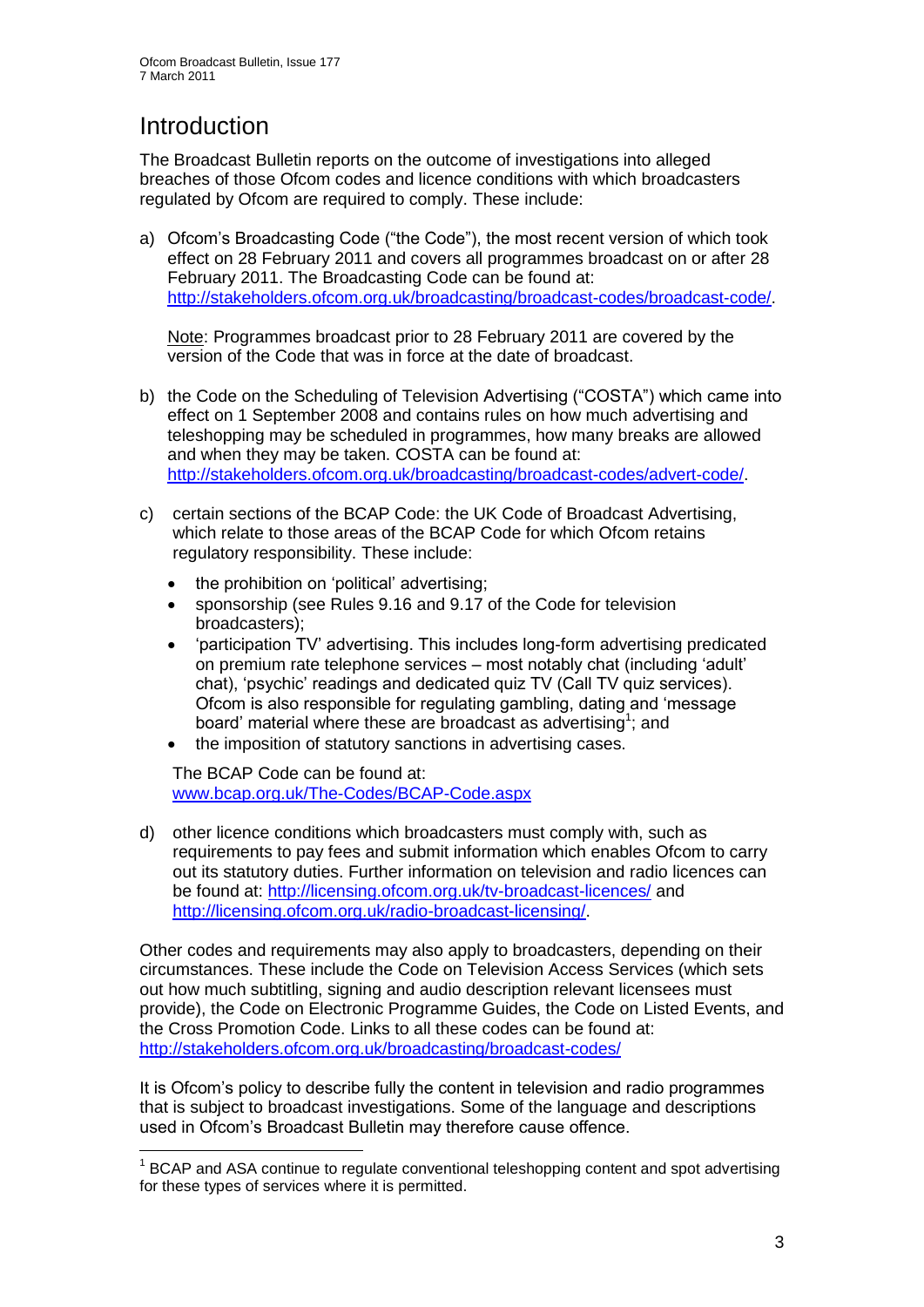# **Notice of Revocation**

| Licence number: TLCS-851 |                                    |
|--------------------------|------------------------------------|
| Service name:            | Live 960                           |
| Licensee:                | <b>Hoppr Entertainment Limited</b> |

### **Introduction**

Hoppr Entertainment Limited held a TLCS licence under the Broadcasting Act 1990 for the television service Live 960.

Hoppr Entertainment Limited must, under condition 12 of its Licence, furnish Ofcom with such information as it may reasonably require for the purposes of exercising its licensing functions.

In addition, under condition 13 of its Licence, Hoppr Entertainment Limited must notify Ofcom of certain information relating to its directors and ownership structure. This includes (but is not limited to) information pertaining to changes, transactions or events that affect its own shareholdings, or the shareholding of any body corporate that controls it; or of any changes, transactions or events affecting its own directors, or the directors of any body corporate that controls it.

### **Decision**

In late June/early July 2010 Hoppr Entertainment Limited underwent a change of control, and it submitted to Ofcom a Change of Control Notification form and signed declaration in accordance with Licence Condition 13 of its licence. Between July and November 2010 Ofcom sought further clarification from Hoppr Entertainment Limited as to its directors and ownership structure. A new Change of Control Notification form was submitted in August 2010 which raised further questions as to the ownership structure of Hoppr Entertainment Limited. Ofcom has repeatedly requested that Hoppr Entertainment Limited submit a Change of Control Notification form and signed declaration which clearly and accurately records its directors and ownership structure. Despite these requests, Hoppr Entertainment Limited has failed to comply.

This is a serious breach of Licence Conditions 12 and 13. As a result, Hoppr Entertainment Limited was notified that its licence was being considered for revocation, and it was given a period in which to provide the required information and to make representations regarding the proposed revocation. No response was received from Hoppr Entertainment Limited.

In order to maintain the integrity of the statutory licensing regime it is imperative that licensees comply with conditions 12 and 13 of their licences. On the basis of Hoppr Entertainment Limited"s failure to comply with those conditions, Ofcom has considered that it is necessary, in the public interest, to revoke its licence.

### **Revocation of the Licence for Breach of Licence Conditions 12 and 13**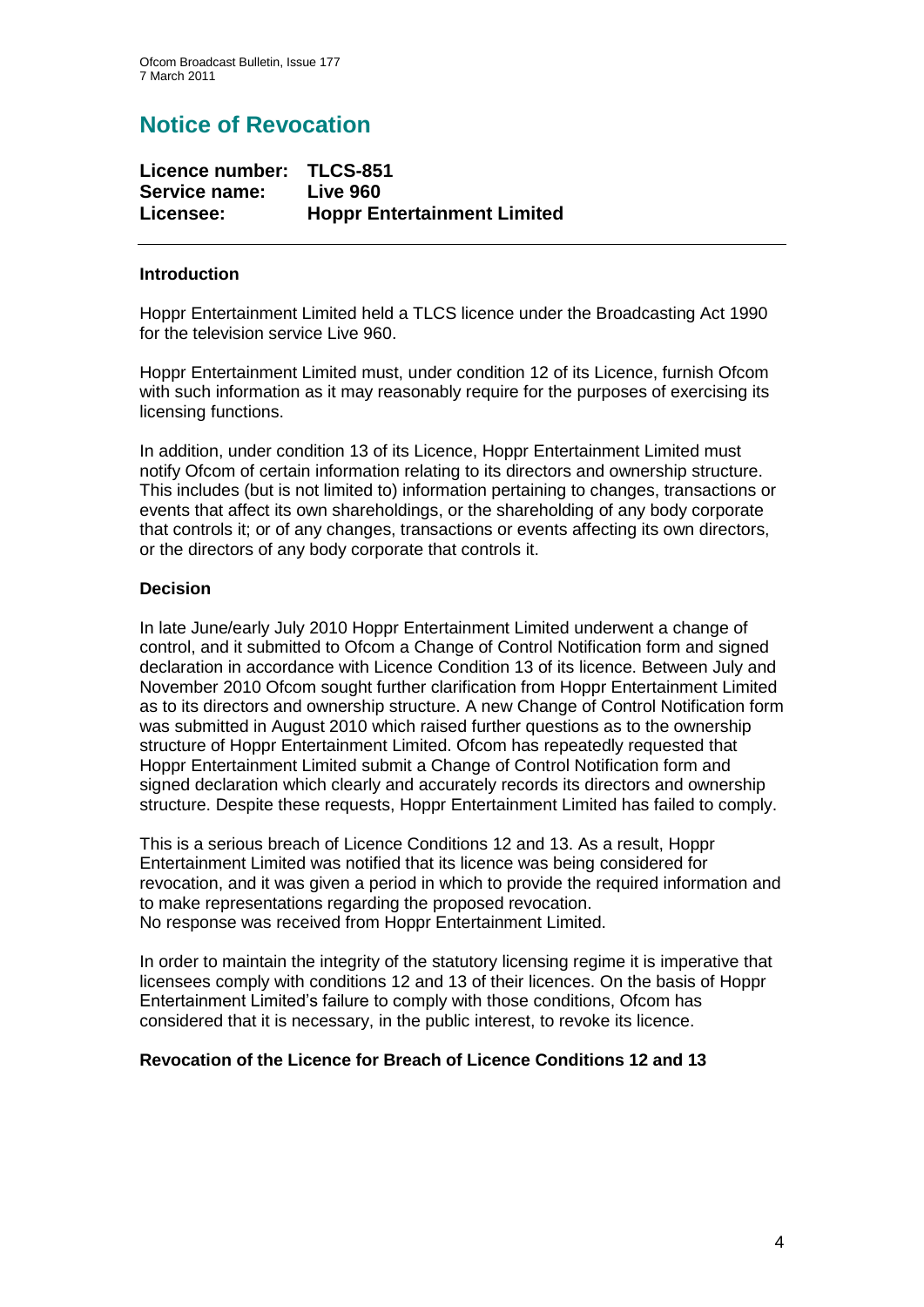# **Standards cases**

# **In Breach**

### **News**

*Bangla TV, 30 September 2010, 6, 9,13 and 14 October 2010, 22:00* **Jonotar Moncho** *Bangla TV, 5 October 2010 2010, 19:30*

### **Introduction**

Bangla TV provided a general family entertainment television service – principally in Bangla and occasionally in English – for the Bengali community in the UK<sup>1</sup>.

During the recent Mayoral election campaign in the London Borough of Tower Hamlets<sup>2</sup>, Ofcom received complaints about aspects of Bangla TV's election coverage.

We received three complaints that the programme *Jonotar Moncho* broadcast on 5 October 2010 ("the 5 October *Jonotar Moncho*") was biased towards the Labour party candidate, Helal Abbas. Ofcom also received a number of other complaints that Bangla TV"s election coverage was not impartial. Ofcom therefore requested several editions of the channel"s daily *News* programme (collectively "the News Programmes"), which featured coverage of the Tower Hamlets Mayoral Election Campaign.

It is a requirement that programmes dealing with elections, such as the Mayoral Election, must comply with the due impartiality rules as well as the specific rules set out in Section Six of the Code which apply during an 'election period<sup>3</sup>. In particular, where broadcasters deal with 'constituency' matters they must comply with Rules 6.8 to 6.13 of the Code. These cover 'constituency report' or 'electoral area reports' (i.e. "items about [a candidates] particular constituency or electoral area" as defined by the Code). The Code states:

Rule 6.9: "If a candidate takes part in an item about his/her particular constituency, or electoral area, then candidates of each of the major parties must be offered the opportunity to take part. (However, if they refuse or are unable to participate, the item may nevertheless go ahead.)"; and

<sup>1</sup>  $1$  Bangla TV (Worldwide) Limited, the channel's licensee, is in the process of being wound up under the provisions of the Insolvency Act 1986 following a ruling on 9 November 2010 by the High Court of Justice, Chancery Division, Leeds District Registry. Therefore, Bangla TV is no longer broadcasting.

 $2$  This election took place on 21 October 2010 and resulted in the first directly-elected executive mayor in Tower Hamlets.

 $3$  In the case of the Tower Hamlets Mayoral Election, the 'election period' ran from 16 September 2010 (the last date of publication of notice of the election) to the close of poll on 21 October 2010.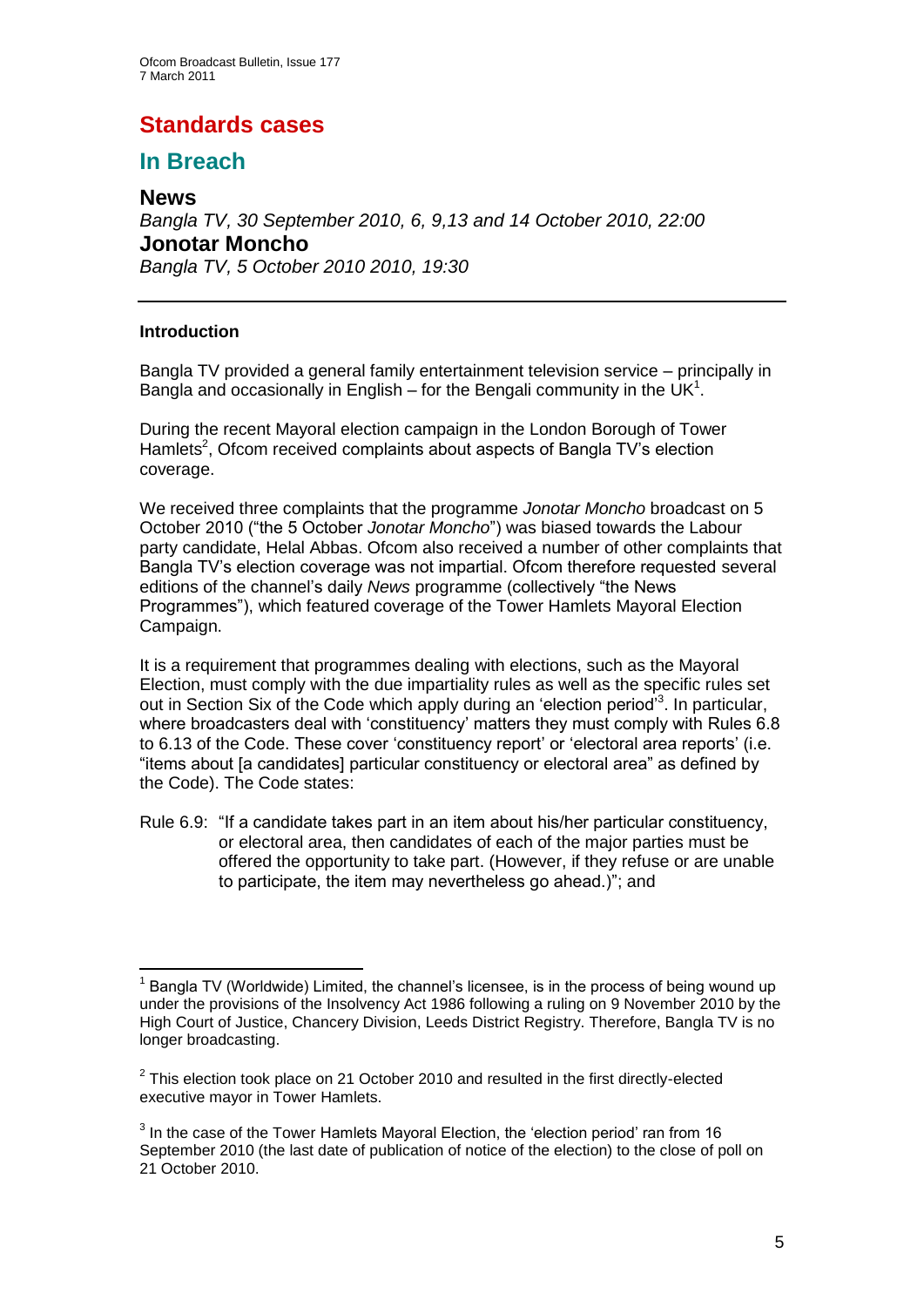Rule 6.11:"Any constituency or electoral area report or discussion after the close of nominations<sup>4</sup> must include a list of all candidates standing, giving first names, surnames and the name of the party they represent or, if they are standing independently, the fact that they are an independent candidate. This must be conveyed in sound and/or vision".

An independent translator viewed the News Programmes, and Ofcom found that programmes broadcast on:

- 30 September 2010, 6 October 2010 and 9 October 2010 featured the following election candidates: Helal Abbas (Labour party); and Lutfur Rahman (Independent);
- 13 October 2010 featured the Independent candidate, Lutfur Rahman, only; and
- 14 October 2010 featured the Labour party candidate, Helal Abbas, only.

In addition, Ofcom found that the current affairs programme, the 5 October *Jonotar Moncho*, comprised solely of an interview with the Labour party candidate, Helal Abbas.

For the reasons explained in the Decision, Ofcom considered the programmes above featuring election candidates were constituency reports and discussions.

We therefore asked Bangla TV for its comments under Rules 6.9 and 6.11 of the Code.

### **Response**

With regard to the 5 October *Jonotar Moncho* in relation to Rule 6.9, Bangla TV said that it had accommodated the candidates from the Conservative party, Labour party and Liberal Democrat party in "clearly linked and timely programmes". The broadcaster added that it had also invited, the Independent candidate, Lutfur Rahman onto an edition of this programme, but he did not appear, but that a representative of Lutfur Rahman had attended instead. Bangla TV did not provide comments on Rule 6.11.

However, despite repeated requests, Bangla TV did not provide any comments regarding: the News Programmes.

### **Decision**

Ofcom's Guidance to Section Six (Elections and Referendums) of the Code<sup>5</sup> states that "There is no onus on broadcasters to do election coverage". However, if broadcasters choose to cover election campaigns, they must ensure that they comply with the Rules set out in Section Six of the Code, and in particular the constituency and electoral area reporting Rules laid out in Rules 6.8 to 6.13 of the Code. These are specific Rules that apply when a broadcaster is covering a particular constituency

 4 The date for the closure of nominations in this case was 24 September 2010.

<sup>&</sup>lt;sup>5</sup> See [http://www.ofcom.org.uk/tv/ifi/guidance/bguidance/section6\\_2009.pdf.](http://www.ofcom.org.uk/tv/ifi/guidance/bguidance/section6_2009.pdf)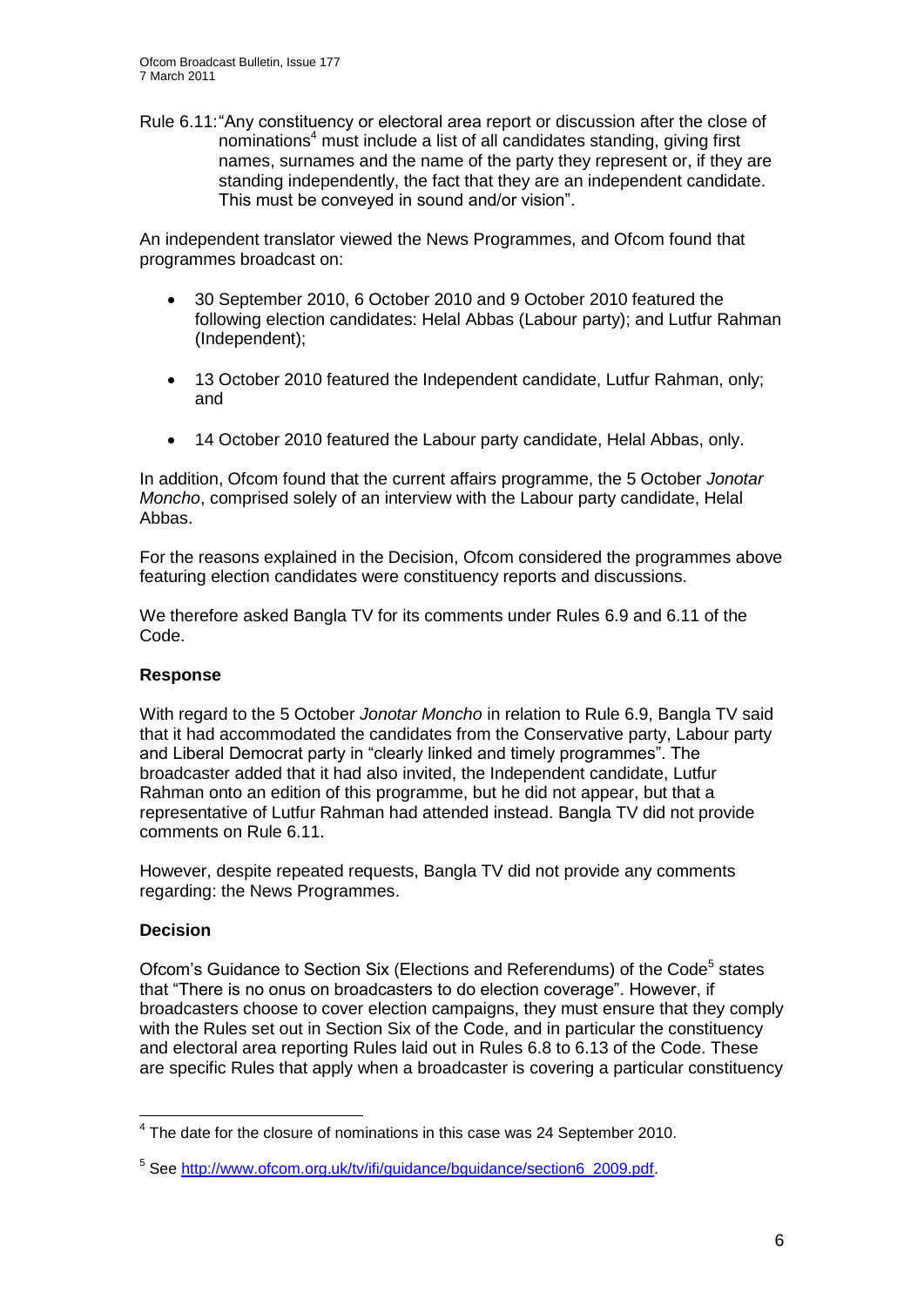(or electoral area<sup>6</sup>) report during an election period. Ofcom guidance to Section Six states that Rule 6.9 requires that if a candidate takes part in an item about his/her constituency or electoral area then the broadcaster must ensure that each of the major parties<sup>7</sup> is offered an opportunity to take part. The guidance also states that a constituency (electoral area) report occurs when the report or the candidate focuses on his/her constituency (electoral area).

In addition, Rule 6.11 requires that if television broadcasters include constituency or electoral area reports in their programming, then the constituency or electoral area reports must include a list of all candidates<sup>8</sup> standing, giving first names, surnames and their party labels.

### The News Programmes

1

In relation to the News Programmes, we first had to determine whether they contained electoral area reports or discussions, as defined by the Code. In this case we noted that the news programmes broadcast on 30 September 2010, 6 October 2010 and 9 October 2010 included various statements from or coverage of: the Labour party candidate, Helal Abbas; and the Independent candidate, Lutfur Rahman. In addition, we noted that: the news programme broadcast on 13 October 2010 included statements from the Independent candidate, Lutfur Rahman; and the news programme broadcast on 14 October 2010 included statements from the Labour party candidate, Helal Abbas.

Having examined the programmes" content, as described above, we concluded that the News Programmes, by including contributions from the candidates named above, giving their views about their specific electoral area in which they were seeking election, included electoral area reports or discussions as defined in the Code. For example, in the programme broadcast on 6 October 2010, the Independent candidate, Lutfur Rahman, said how if elected, he would unite the people of Tower Hamlets.

In order to ensure compliance with Rule 6.9 of the Code, the Code makes clear that if a candidate is given an opportunity to discuss matters relating to his electoral area then broadcasters should ensure that other candidates from the major parties should also be offered an opportunity to take part. This ensures due impartiality is strictly maintained at the time of elections with respect to specific constituencies.

We noted that the broadcaster provided no comments on this point. In the programmes themselves there was no reference that: the Conservative party candidate; the Liberal Democrat party candidate; and, in relation to the programme broadcast on 13 October 2010, the Labour party candidate, had been offered the opportunity to take part in the electoral area reports. In summary, therefore, all five of the News Programmes did not contain contributions from the Conservative party and

<sup>&</sup>lt;sup>6</sup> The Code states: "Electoral area (for example electoral division, borough ward or other area) is the local government equivalent to the Parliamentary term "constituency"".

 $7$  See the meaning of major party set out in the Code immediately after Rule 6.2 which states that: "At present in the UK major parties are the Conservative Party, the Labour Party and the Liberal Democrats".

 $8$  The full list of candidates in this case was: Neil King (Conservative party); Helal Abbas (Labour party); John Griffiths (Liberal Democrat party); Alan Duffell (Green party); and Lutfur Rahman (Independent).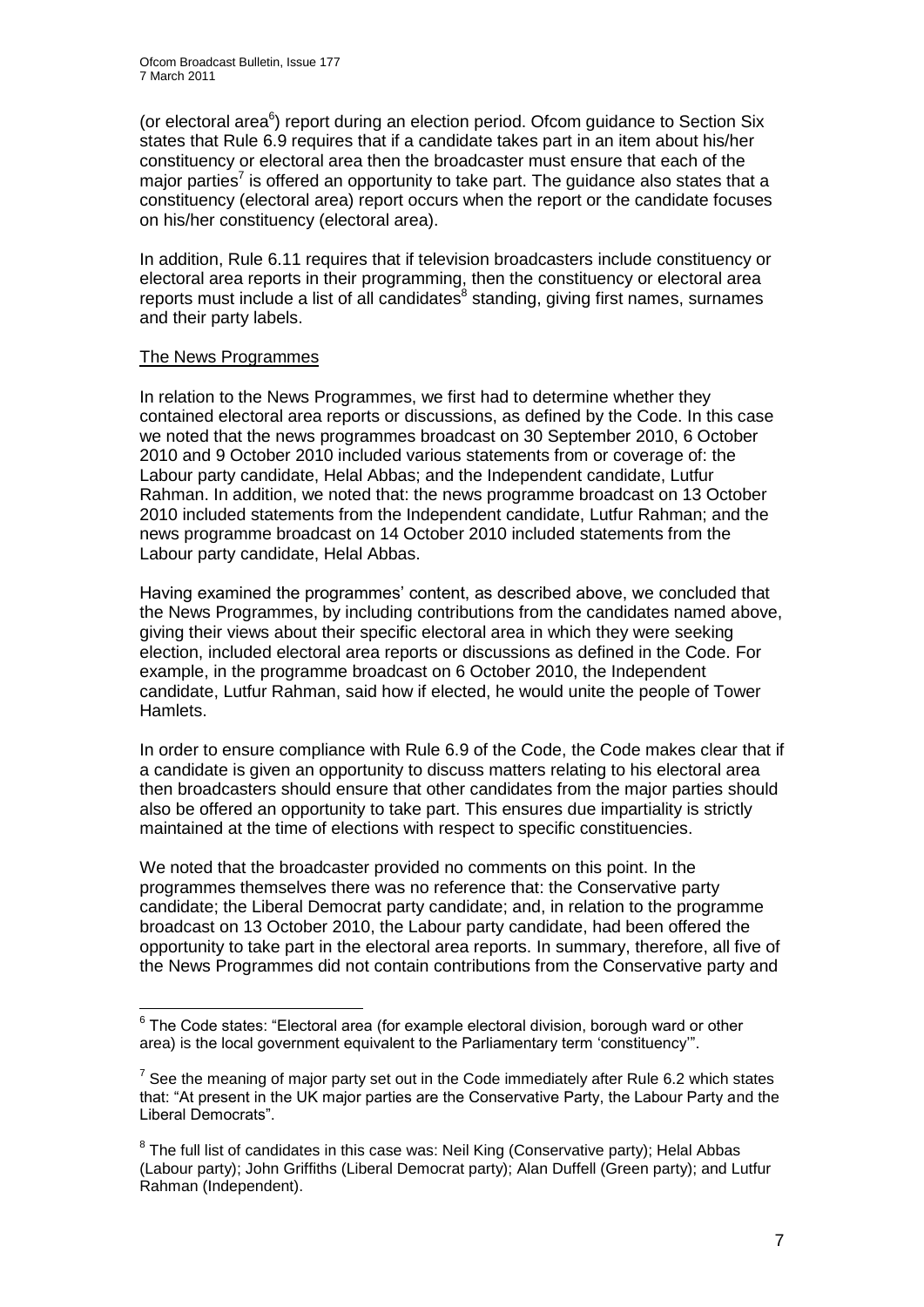Liberal Democrat party candidates. In addition, one of the News Programmes (broadcast on 13 October 2010) did not contain a contribution from the Labour party candidate. As a consequence, we considered that, by failing to include contributions from the major parties" candidates as outlined above, the News Programmes were in breach of Rule 6.9.

Given that the programmes were electoral area reports or discussions, we also had to ascertain whether the News Programmes had complied with Rule 6.11, which requires that electoral area reports or discussions must include a list of all the candidates standing (in sound and/or vision). In this case, Ofcom noted that the electoral area reports within the News Programmes did not include a list of all the candidates standing (in sound and/or vision) as required by the Code. Therefore, regarding the News Programmes, we considered that Bangla TV had breached Rule 6.11 of the Code.

### 5 October *Jonotar Moncho*

1

In relation to the 5 October *Jonotar Moncho*, we first had to determine whether it contained an electoral area report or discussion, as defined by the Code. Ofcom noted that this programme consisted of a 45 minute interview with the Labour party candidate, Helal Abbas, in which he was asked a range of questions relating to the on-going Tower Hamlets Mayoral Election. Given the above, we therefore considered that Helal Abbas was given the opportunity to give his views about the electoral area in which he was seeking election. Therefore, we considered that this programme was an electoral area report or discussion as defined in the Code.

In order to ensure compliance with Rule 6.9 of the Code, the Code makes clear that if a candidate is given an opportunity to discuss matters relating to his electoral area then broadcasters must ensure that other candidates from the major parties should also be offered an opportunity to take part. Bangla TV stated that it had interviewed both the Conservative and Liberal Democrat candidates during the election period on *Jonotar Moncho* on 28 September 2010 and 20 October 2010 respectively. Bangla TV also interviewed a representative of Lutfur Rahman, as he was not able to attend. Therefore, the broadcaster had ensured that Rule 6.9 of the Code had been complied with. We also note that the broadcaster informed viewers that the programme was also conducting interviews with the other mayoral candidates during the election period. Broadcasters should ensure, in line with Rule 5.6 of the Code<sup>9</sup>, that when they conduct a series of interviews with candidates for during the election period that they inform the audience of the other interviews.

Given that the 5 October *Jonotar Moncho* was an electoral area report or discussion, we also had to ascertain whether the programme had complied with Rule 6.11 of the Code, which requires that electoral area reports or discussions must include a list of all the candidates standing (in sound and/or vision). In this case, Ofcom noted that the 5 October *Jonotar Moncho*, although it contained an electoral area discussion did not include a full list of all the candidates standing (in sound and/or vision). The broadcaster did not point to Ofcom how it had specifically complied with Rule 6.11 of the Code. Therefore, regarding the 5 October *Jonotar Moncho*, we considered that Bangla TV had breached Rule 6.11 of the Code.

<sup>9</sup> Rule 5.6 of the Code states: "*The broadcast of editorially linked programmes dealing with the same subject matter (as part of a series in which the broadcaster aims to achieve due impartiality) should normally be made clear to the audience on air".*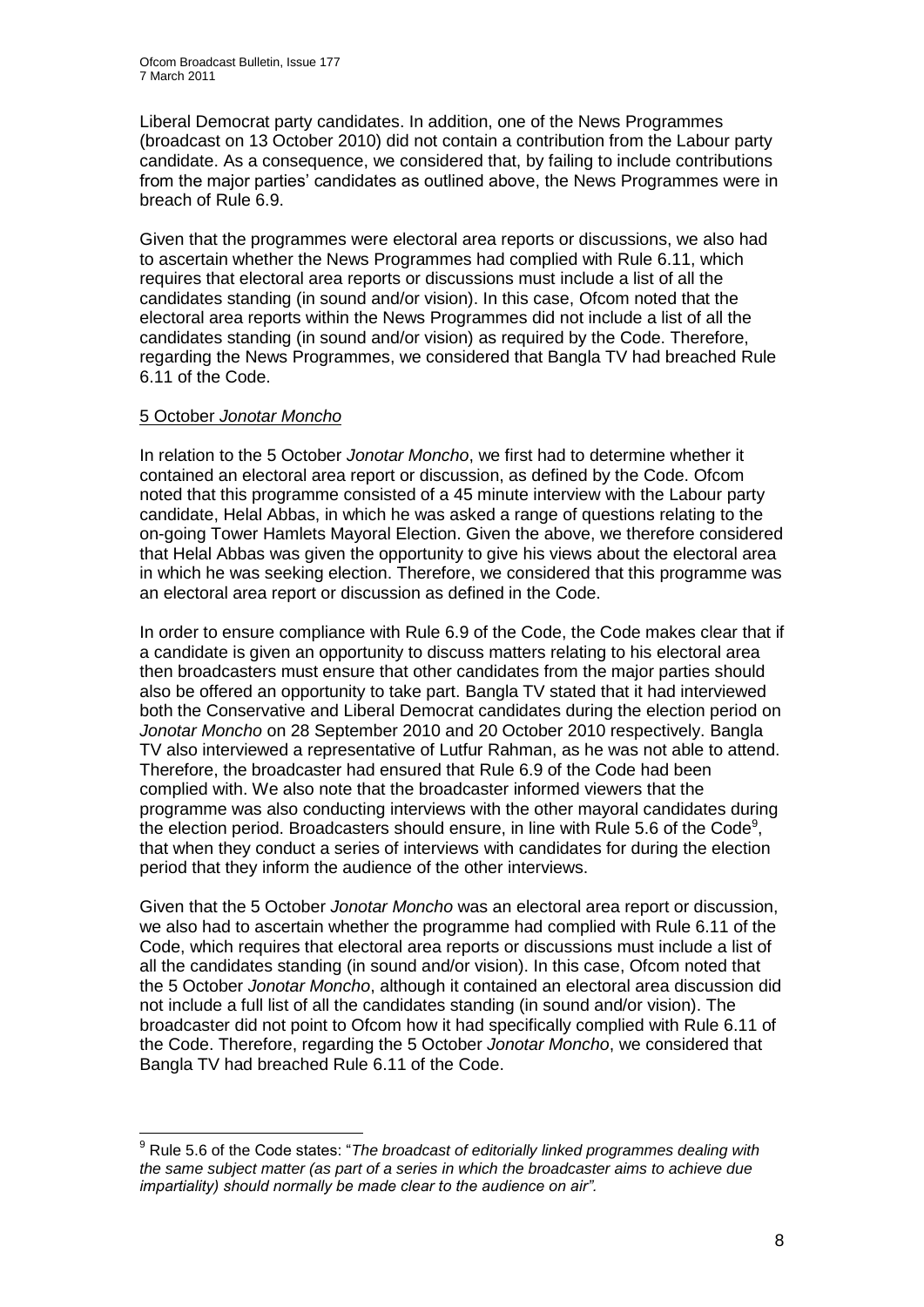### **Conclusion**

These breaches will be held on record and may be taken into account should any future application for a licence to broadcast be received from Bangla TV (Worldwide) Limited (if the company is not eventually liquidated), or from individuals associated with the company.

**Breach of Rule 6.9 and Rule 6.11 (News Programmes) Breach of Rule 6.11 (Jonotar Moncho)**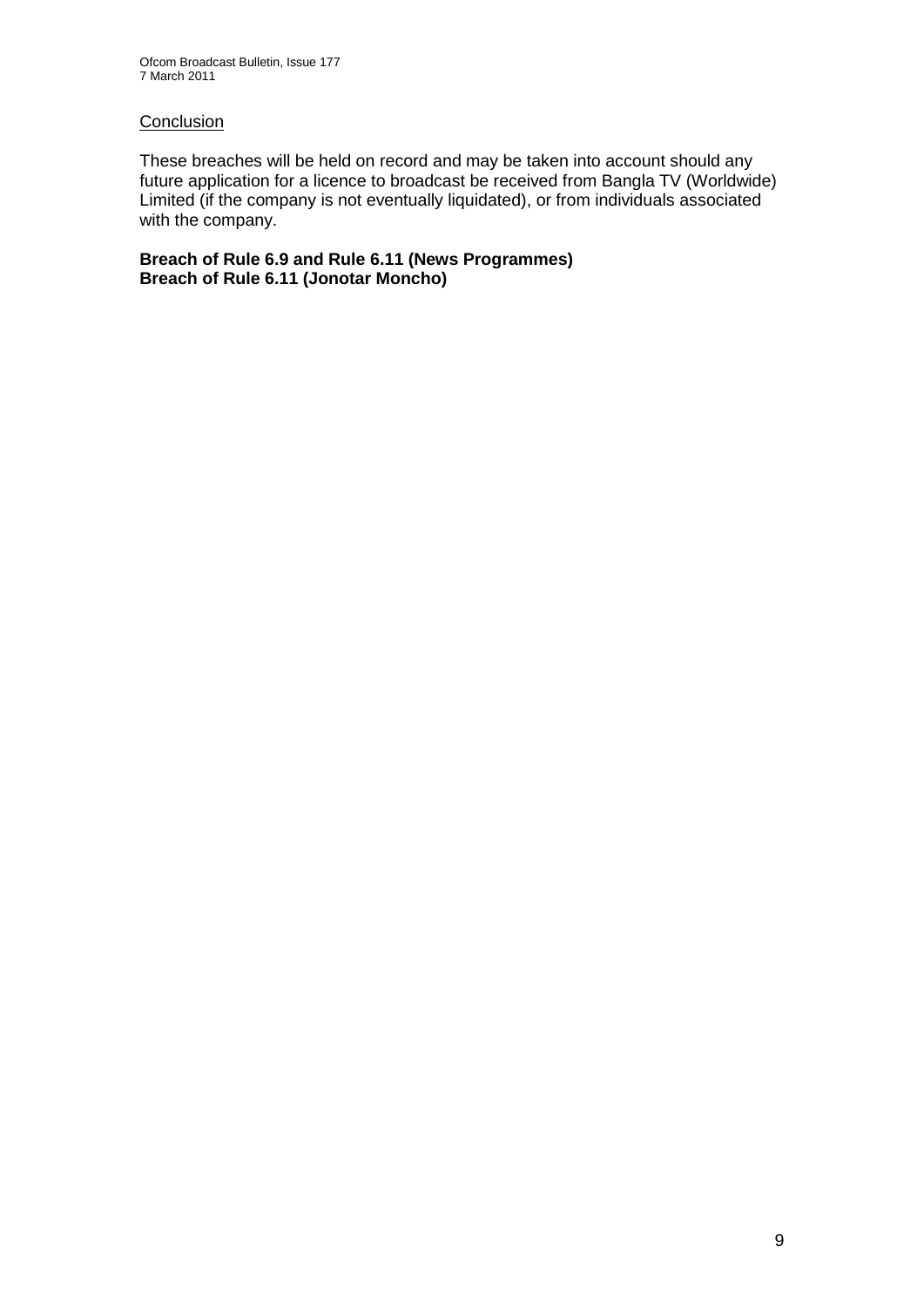# **In Breach**

### **ATN Bangla Europe News** *ATN Bangla UK, 8 and 18 October 2010, 21:00*

### **Introduction**

ATN Bangla UK ("ATN Bangla") provides a general entertainment service from the Indian sub-continent for Asian communities in the UK and other countries across Europe. It broadcasts predominantly in Tamil, Bengali, English, Hindi and Punjabi.

During the recent Mayoral election campaign in the London Borough of Tower Hamlets<sup>1</sup>, Ofcom received complaints about aspects of ATN Bangla's election coverage. Two viewers complained that the coverage of the election was not impartial. Ofcom therefore requested a number of editions of the channel"s daily news programme *ATN Bangla Europe News*, which featured coverage of the Tower Hamlets Mayoral Election Campaign.

It is a requirement that programmes dealing with elections, such as the Mayoral Election, must comply with the due impartiality rules as well as the specific rules set out in Section Six of the Code which apply during an 'election period'<sup>2</sup>. In particular, where broadcasters deal with 'constituency' matters they must comply with Rules 6.8 to 6.13 of the Code. These cover "constituency report" or "electoral area reports" (i.e. "items about [a candidates] particular constituency or electoral area" as defined by the Code). The Code states:

Rule 6.11:"Any constituency or electoral area report or discussion after the close of nominations<sup>3</sup> must include a list of all candidates standing, giving first names, surnames and the name of the party they represent or, if they are standing independently, the fact that they are an independent candidate. This must be conveyed in sound and/or vision".

An independent translator viewed the programmes, and Ofcom found that:

- the programme broadcast on 8 October 2010 ("the 8 October Broadcast") featured the following election candidates: Neil King (Conservative party); Helal Abbas (Labour party); and Lutfur Rahman (Independent); and
- the programme broadcast on 18 October 2010 ("the 18 October Broadcast") featured the following election candidates: Helal Abbas (Labour party); and Lutfur Rahman (Independent).

<sup>1</sup>  $1$  This election took place on 21 October 2010 and resulted in the first directly-elected mayor in Tower Hamlets.

 $2$  In the case of the Tower Hamlets Mayoral Election, the 'election period' ran from 16 September 2010 (the last date of publication of notice of the election) to the close of poll on 21 October 2010.

 $3$  The date for the closure of nominations in this case was 24 September 2010.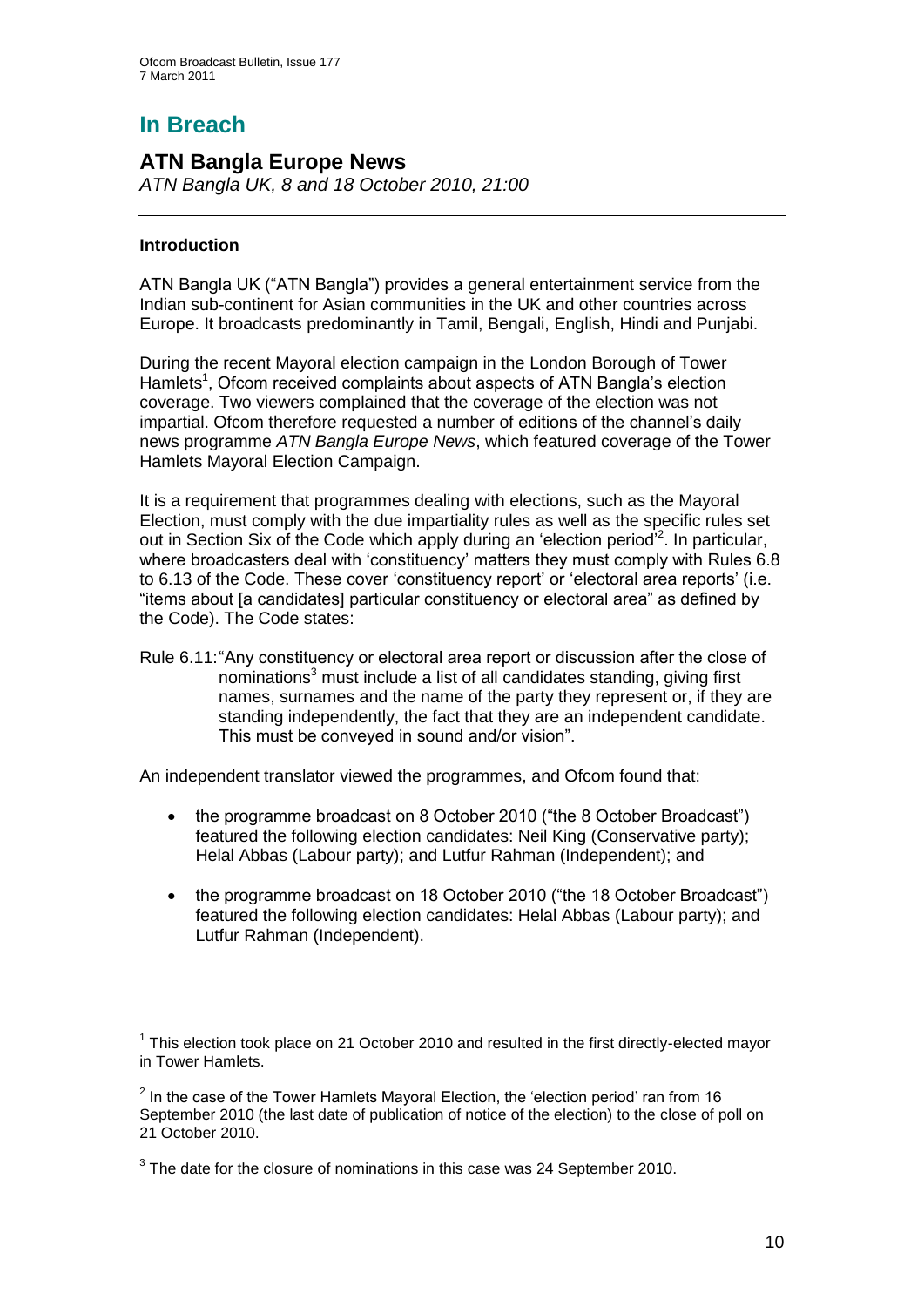For the reasons explained in the Decision, Ofcom considered the programmes above featuring election candidates were constituency reports and discussions. We therefore asked ATN Bangla for its comments under Rule 6.11 of the Code.

### **Response**

ATN Bangla said "Under the code of 6.11 yes they are all offer[ed] the same and equal opportunity to…the news".

### **Decision**

Ofcom's guidance to Section Six (Elections and Referendums) of the Code<sup>4</sup> states that there is no onus on broadcasters to do election coverage. However, if broadcasters choose to cover election campaigns, they must ensure that they comply with the Rules set out in Section Six of the Code, and in particular the constituency and electoral area reporting Rules laid out in Rules 6.8 to 6.13 of the Code. These are specific Rules that apply when a broadcaster is broadcasting a particular constituency (or electoral area<sup>5</sup>) report during an election period.

Rule 6.11 requires that if television broadcasters include constituency or electoral area reports in their programming, then the constituency or electoral area reports must include a list of all candidates<sup>6</sup> standing, giving first names, surnames and their party labels.

In this case, we first had to determine whether the programmes contained electoral area reports or discussions, as defined by the Code. We noted that the 8 October Broadcast featured various statements from: the Conservative party candidate, Neil King; the Labour party candidate, Helal Abbas; and the Independent candidate, Lutfur Rahman. In addition, the 8 October Broadcast referred to the Liberal Democrat party candidate, John Griffiths. We also noted that the 18 October Broadcast 2010 featured various statements from: the Labour party Candidate Helal Abbas; and the Independent candidate, Lutfur Rahman.

Having examined the programmes' content, as described above, we concluded that both programmes, by including contributions from the candidates named above, giving their views about the electoral area in which they were seeking election, included electoral area reports or discussions as defined in the Code. For example, in the programme broadcast on 8 October 2010, the Conservative party candidate, Neil King, discussed how if elected, he would deal with central Government with regard to local government spending cuts. In the programme broadcast on 18 October 2010, the Labour party candidate, Helal Abbas said that, if elected, he would try and tackle housing issues.

Given that programmes were electoral area reports or discussions, we also had to ascertain whether the programmes had complied with Rule 6.11 of the Code, which requires that electoral area reports or discussions must include a list of all the

<sup>1</sup> <sup>4</sup> See [http://www.ofcom.org.uk/tv/ifi/guidance/bguidance/section6\\_2009.pdf.](http://www.ofcom.org.uk/tv/ifi/guidance/bguidance/section6_2009.pdf)

<sup>&</sup>lt;sup>5</sup> The Code states: "Electoral area (for example electoral division, borough ward or other area) is the local government equivalent to the Parliamentary term "constituency"".

 $6$  The full list of candidates in this case was: Neil King (Conservative party); Helal Abbas (Labour party); John Griffiths (Liberal Democrat party); Alan Duffell (Green party); and Lutfur Rahman (Independent).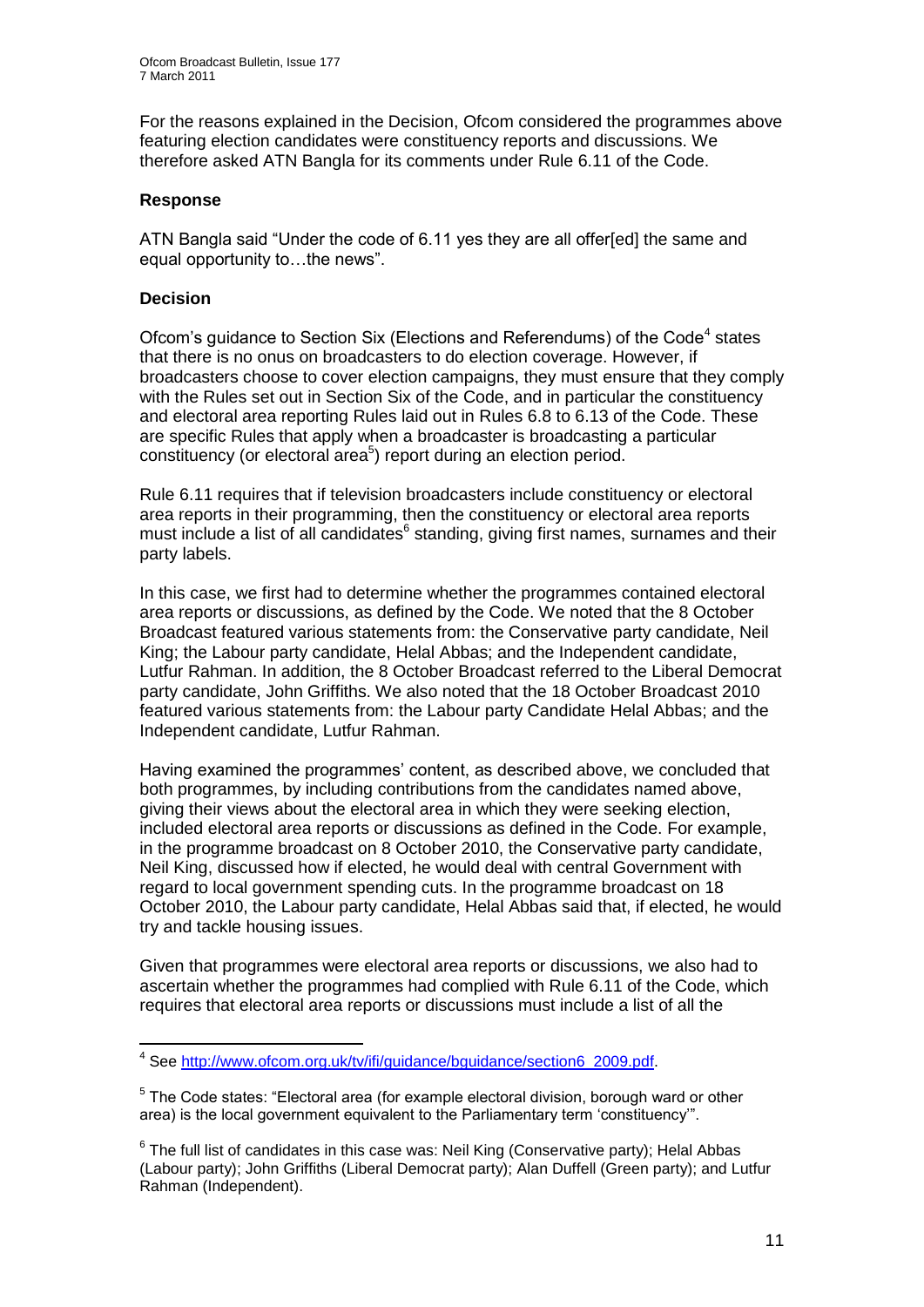candidates standing (in sound and/or vision). In this case, Ofcom noted that the electoral area reports within the programmes did not include a list of all the candidates standing (in sound and/or vision). For example, in the 8 October Broadcast, there was no mention of the Green party candidate; furthermore, in the 18 October Broadcast, there was no mention of the Conservative party candidate, Liberal Democrat party candidate, or Green party candidate. The broadcaster did not point to Ofcom how it had specifically complied with Rule 6.11 of the Code. Therefore, regarding the two editions of *ATN Bangla Europe* News under consideration, we considered that ATN Bangla had breached Rule 6.11 of the Code.

### **Breach of Rule 6.11**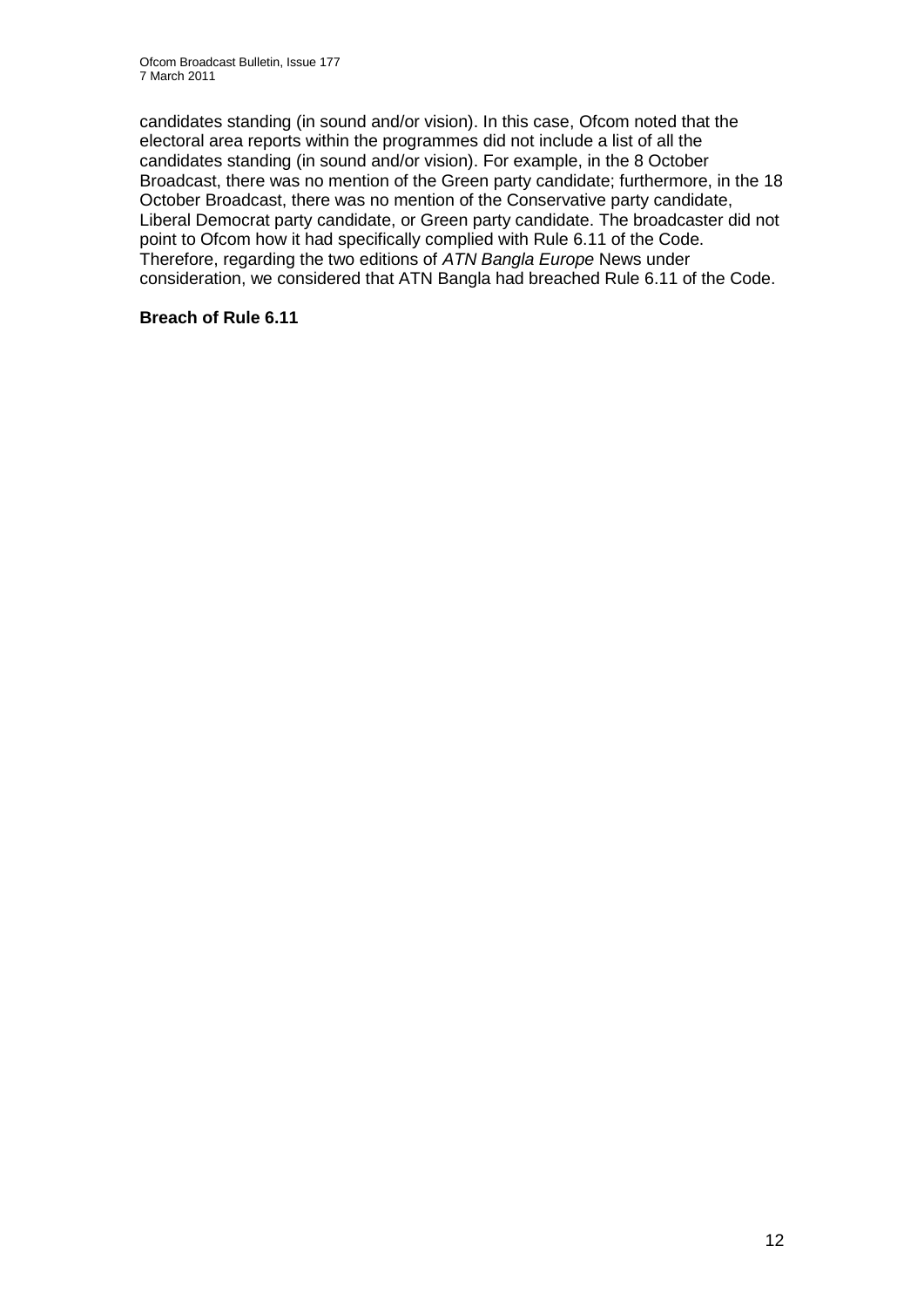# **In Breach**

**News** *Channel S, 6 October 2010, 22:00*

### **Introduction**

Channel S is a free-to-air satellite general entertainment channel aimed at the Bangladeshi community in the UK and Europe.

During the recent Mayoral election campaign in the London Borough of Tower Hamlets<sup>1</sup>, Ofcom received complaints about aspects of Channel S's election coverage. Five viewers complained that the coverage of the elections was not impartial. Ofcom therefore requested from Channel S copies of editions of the channel"s daily *News* programme, broadcast on 6 October 2010.

It is a requirement that programmes dealing with elections, such as the Mayoral Election, must comply with the due impartiality rules as well as the specific rules set out in Section Six of the Code which apply during an 'election period'<sup>2</sup>. In particular, where broadcasters deal with 'constituency' matters they must comply with Rules 6.8 to 6.13 of the Code. These cover "constituency report" or "electoral area reports" (i.e. "items about [a candidates] particular constituency or electoral area" as defined by the Code). The Code states:

Rule 6.9: "If a candidate takes part in an item about his/her particular constituency, or electoral area, then candidates of each of the major parties must be offered the opportunity to take part. (However, if they refuse or are unable to participate, the item may nevertheless go ahead.)".

An independent translator viewed the edition of Channel S"s *News* broadcast on 6 October 2010, and Ofcom found that it included a report which focused on the news that eight sitting Tower Hamlets Labour party councillors had resigned from the Labour party due to the deselection of Lutfur Rahman as the official Labour party candidate in the Tower Hamlets Mayoral Election, and his replacement by Helal Abbas, as the Labour party candidate. We also noted that the report: featured the Independent election candidate, Lutfur Rahman; and concluded by including a list (in sound and in vision) of the four other candidates, other than Lutfur Rahman, standing in the election $3$ .

Ofcom considered whether the programme featured an election candidate, and constituted an "electoral area report" (i.e. an item "about [a candidate"s] particular constituency or electoral area" as defined by the Code), and therefore whether Rules

<sup>1</sup>  $1$  This election took place on 21 October 2010 and resulted in the first directly-elected mayor in Tower Hamlets.

 $2$  In the case of the Tower Hamlets Mayoral Election, the 'election period' ran from 16 September 2010 (the last date of publication of notice of the election) to the close of poll on 21 October 2010.

 $3$  The full list of candidates in this case was: Neil King (Conservative party); Helal Abbas (Labour party); John Griffiths (Liberal Democrat party); Alan Duffell (Green party); and Lutfur Rahman (Independent).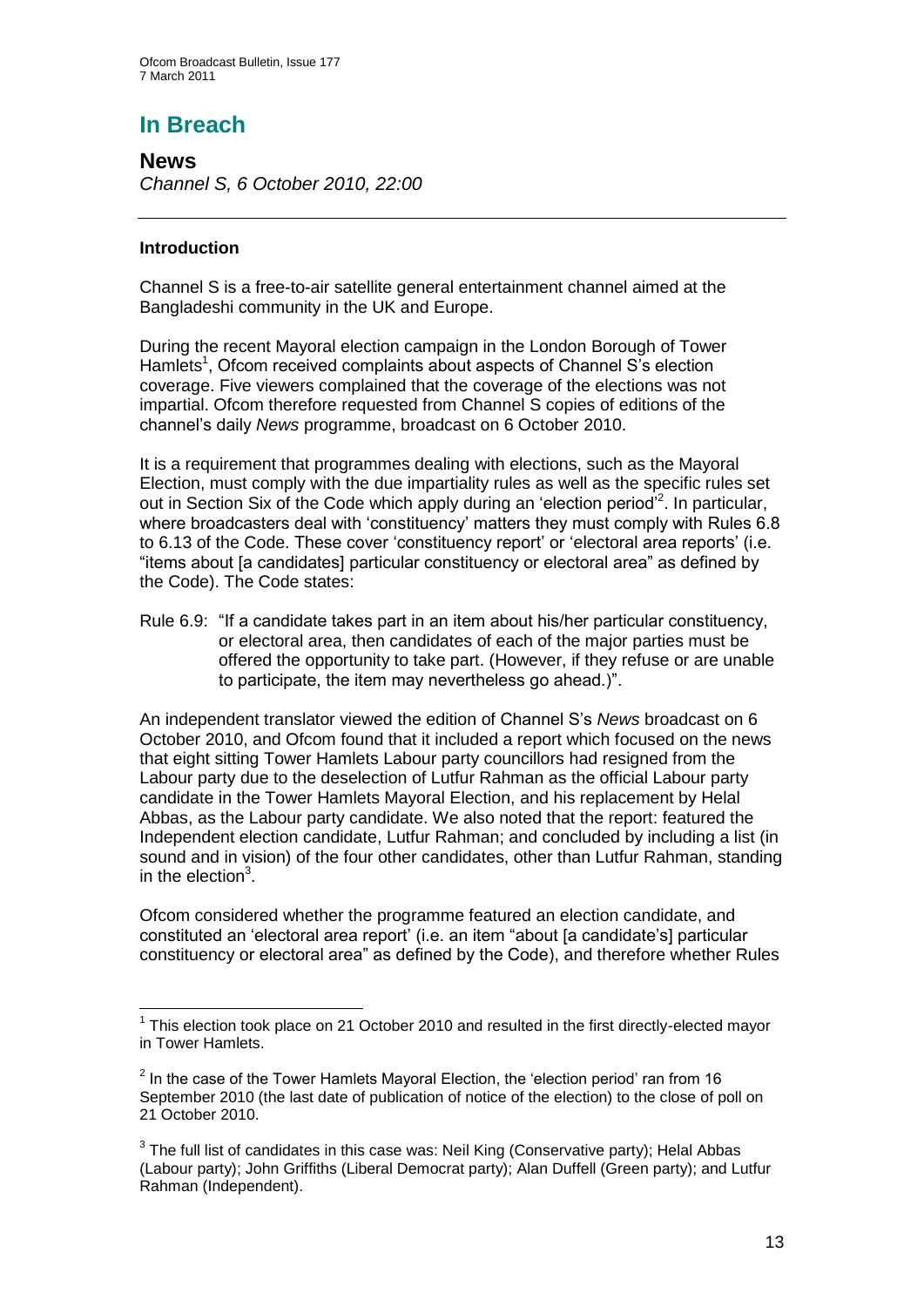6.8 to 6.13 of the Code relating to "Constituency coverage and electoral area coverage in elections" applied.

We asked Channel S for its comments under Rule 6.9 of the Code.

### **Response**

Channel S said that the news report in question featured the Press Conference organised by eight Labour party local councillors in Tower Hamlets. These councillors had resigned from the Labour party in protest at the decision of the Labour party National Executive Committee (NEC) to deselect Lutfur Rahman, as the official Labour party candidate in the Tower Hamlets Mayoral Election. The broadcaster said that in the news report "Different activists and councillors gave their views how they felt Labour party members' rights were ignored by [the] NEC through imposing a candidate [Helal Abbas]".

Channel S said that Lutfur Rahman also spoke within the news item but "He was not interviewed by Channel S nor [did] he urge the voters to vote for him. He gave his views about how he felt with the [NEC"s] decision". In addition, the news item ended with the news presenter reading out a list of the five election candidates running in the Tower Hamlets Mayoral Election.

In the broadcaster"s opinion, Rule 6.9 did not apply to the news report "as Lutfur Rahman was not interviewed by Channel S and this was only…coverage of the press conference organised by the activists".

### **Decision**

1

Ofcom's guidance to Section Six (Elections and Referendums) of the Code<sup>4</sup> states that "There is no onus on broadcasters to do election coverage". However, if broadcasters choose to cover election campaigns, they must ensure that they comply with Rules set out in Section Six of the Code, and in particular the constituency and electoral area reporting Rules laid out in Rules 6.8 to 6.13 of the Code. These are specific Rules that apply when a broadcaster is broadcasting a particular constituency (or electoral area<sup>5</sup>) report during an election period. Ofcom guidance to Section Six states that Rule 6.9 requires that if a candidate takes part in an item about his/her constituency or electoral area then the broadcaster must ensure that each of the major parties<sup>6</sup> is offered an opportunity to take part. The guidance also states that a constituency (electoral area) report occurs when the report or the candidate focuses on his/her constituency (electoral area).

We first had to determine whether the programme contained an electoral are report or discussion. We considered that the programme, by including a contribution from the Independent candidate named above, giving their views specifically about the

<sup>&</sup>lt;sup>4</sup> See [http://www.ofcom.org.uk/tv/ifi/guidance/bguidance/section6\\_2009.pdf.](http://www.ofcom.org.uk/tv/ifi/guidance/bguidance/section6_2009.pdf)

<sup>&</sup>lt;sup>5</sup> The Code states: "Electoral area (for example electoral division, borough ward or other area) is the local government equivalent to the Parliamentary term "constituency"".

 $6$  See the meaning of major party set out in the Code immediately after Rule 6.2 which states that: "At present in the UK major parties are the Conservative Party, the Labour Party and the Liberal Democrats".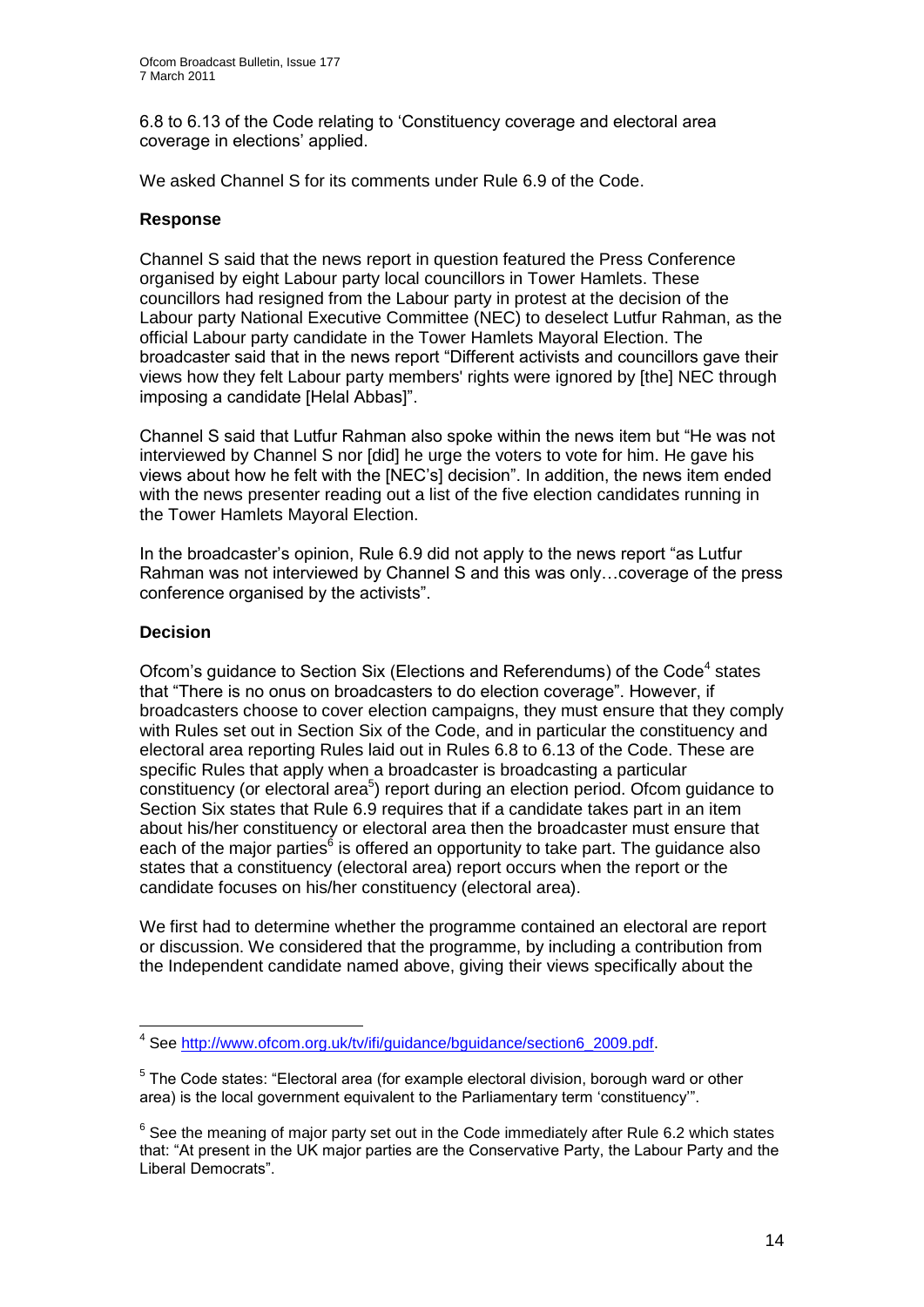electoral area in which they were seeking election, included an electoral area report or discussions as defined in the Code.

In order to ensure compliance with Rule 6.9 of the Code, the Code makes clear that if a candidate is given an opportunity to discuss matters relating to his electoral area then broadcasters must ensure that other candidates from the major parties should also be offered an opportunity to take part. This ensures due impartiality is strictly maintained at the time of elections with respect to specific constituencies. In this case, we noted that there were no contributions from the candidates of the Conservative party, Labour party, and Liberal Democrat party.

We noted that the broadcaster maintained that the news report in question was not an electoral area report, and that Rule 6.9 did not apply in this case because "Lutfur Rahman was not interviewed by Channel S and this was only…coverage of the press conference organised by the activists". However, just because the broadcaster had not organised the press conference which was included in the news report in questions does not obviate the need for the broadcaster to comply with Rule 6.9 of the Code.

Furthermore, Ofcom"s guidance to Section Six of the Code states: "A useful test for broadcasters is to ask whether a report could be seen as promotional for a candidate within his/her constituency. If it is, then it requires input from, at least, the other main parties and potentially others depending on the constituency". In this case, the news item discussed a story about eight Labour party councillors resigning from the Labour party due to the deselection of Lutfur Rahman as the official Labour party candidate in the Tower Hamlets Mayoral Election, and his replacement by Helal Abbas, as the Labour party candidate.

We noted that the news report contained a number of statements from Labour party supporters, expressing their support for Lutfur Raman:

*"Clearly, two Labour party candidates in Tower Hamlets: one which is the NEC choice; and one which is the members' choice. And so I am standing up for local members' rights, supporting the members' choice".* 

*"A group of people have conspired and robbed him off his nomination. So this is the voice raised against this injustice by eight councillors in public".*

*"The Labour members selected Lutfur by voting in a democratic process. This is the reason behind my support for him".*

*"Unfortunately, I cannot support the imposed candidate by the Labour Party".*

We considered that these statements could be characterised as framing the news report as principally being a story about internal Labour party politics, as opposed to a story principally focusing on the Tower Hamlets Mayoral Election campaign.

However, and importantly, we noted that at one point during the news report, the independent candidate, Lutfur Rahman said the following:

*"Still in my heart, in my actions, the only values of mine are the Labour values. I want Tower Hamlets to move forward. I want houses to be built here. I* want the kids to go to school and do well. I want crimes to stay low in our *borough".* (our emphasis)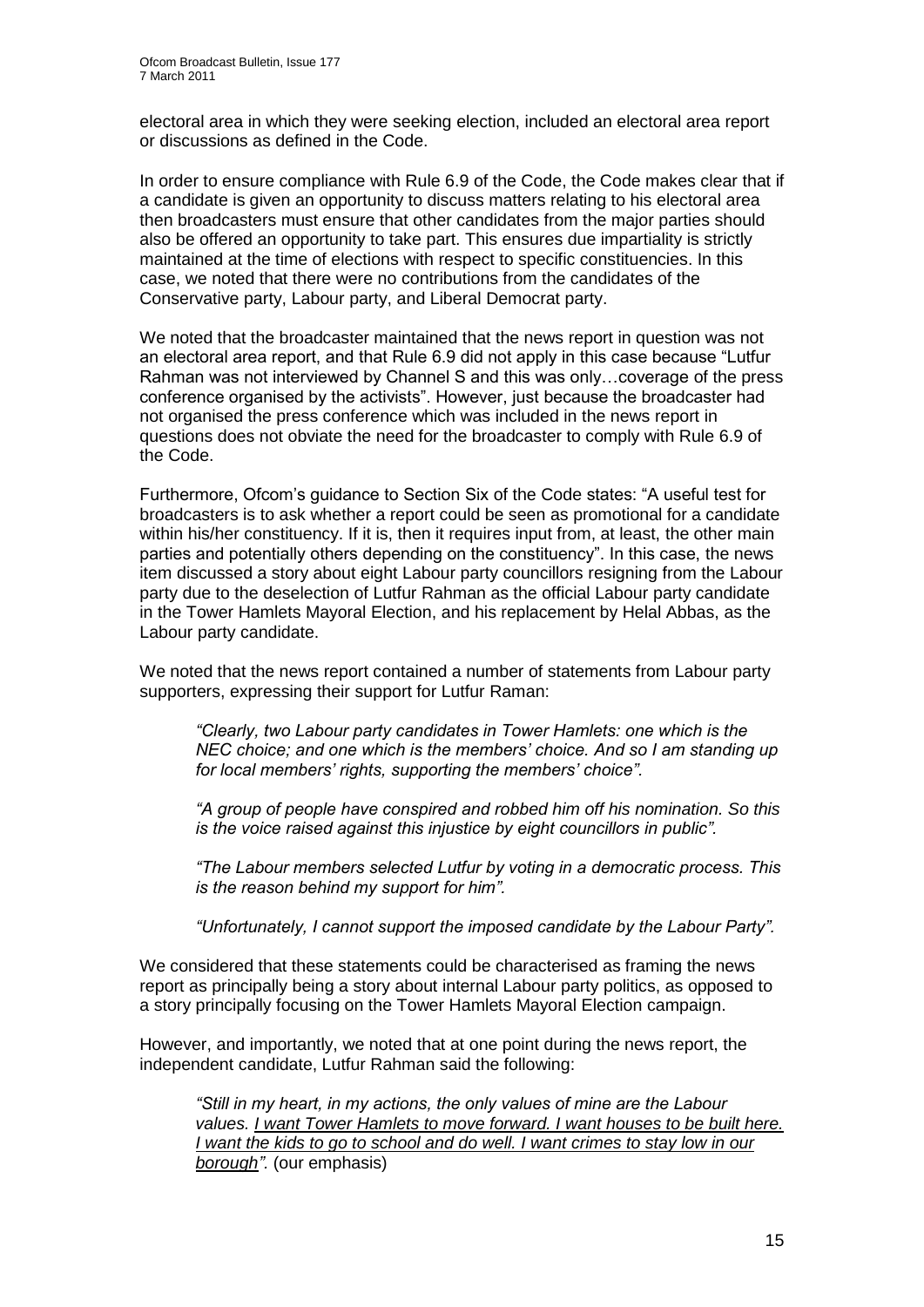We considered that the above statement by Lutfur Rahman, as a candidate in the Tower Hamlets Mayoral Election, appearing during the election period, could be seen as promoting the candidacy and policies of this particular candidate, in the context of his electoral area but not including any contributions from other candidates. Therefore, we consider that the effect of Lutfur Rahman"s statement would have been to turn this news item into a constituency or electoral area report, and therefore Rules 6.8 to 6.13 on constituency reporting (and in particular Rule 6.9) applied. In this context, we were mindful of Ofcom"s published guidance to Section Six of the Code, which states: "It should be noted that a report could unintentionally become constituency-focussed, by merely promoting a candidate in a certain manner".

We considered that the effect of Lutfur Rahman's contribution to this news item was enough to turn the item into a report and discussion about electoral area matters concerning a candidate standing the Tower Hamlets Mayoral Election. Given this: the fact that there were no contributions from the candidates of the Conservative party, Labour party, and Liberal Democrat party; and the fact that the broadcaster had not stated that it had offered the opportunity to take part in the news item to the candidates of the Conservative party, Labour party, and Liberal Democrat party, we considered that the programme was in breach of Rule 6.9.

### **Breach of Rule 6.9**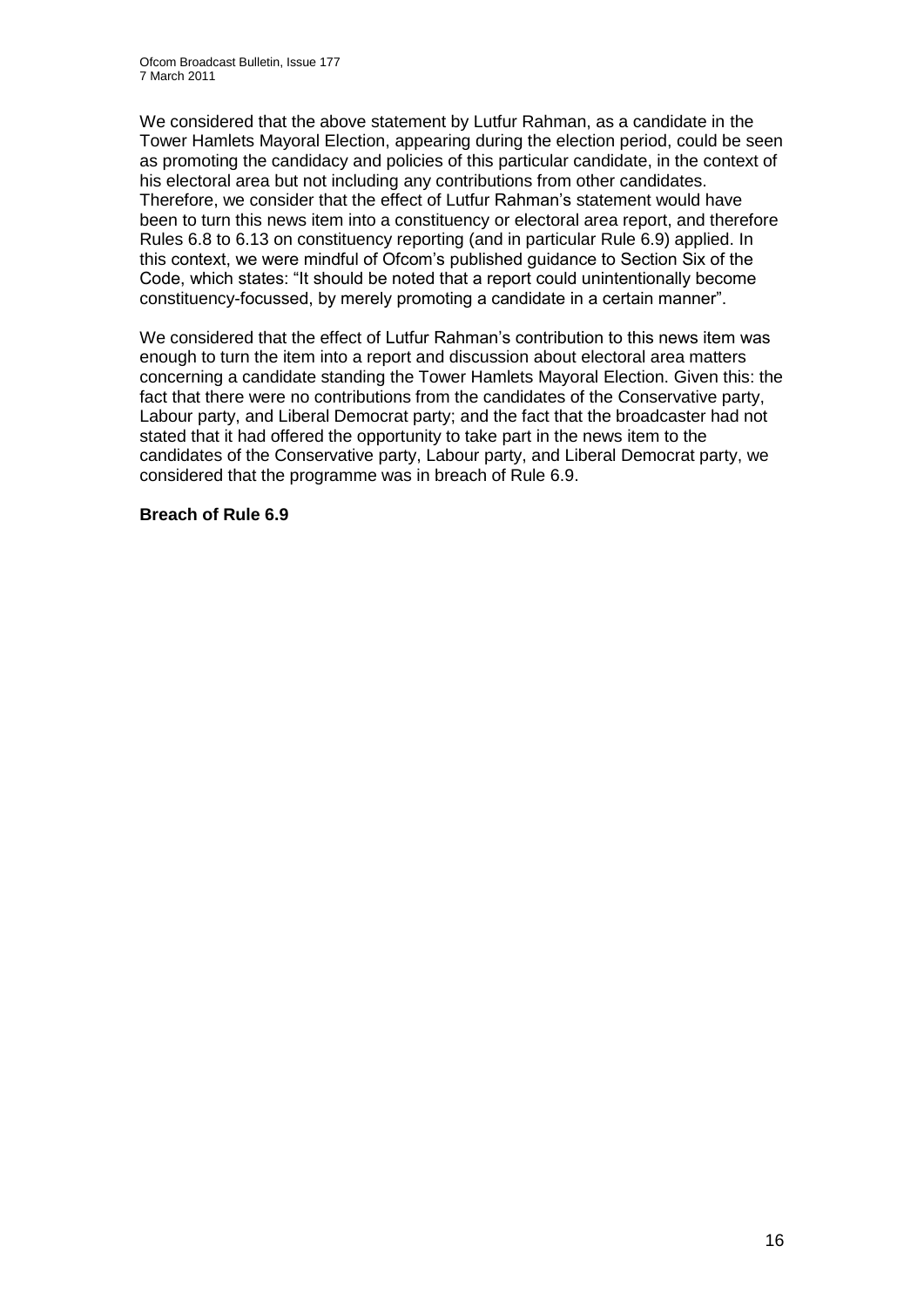# **In Breach**

## **Election Hustings Programme**

*Bangla TV, 1 October 2010, 19:30*

### **Introduction**

Bangla TV provided a general family entertainment television service – principally in Bangla and occasionally in English – for the Bengali community in the UK<sup>7</sup>.

During the recent Mayoral election campaign in the London Borough of Tower Hamlets<sup>8</sup>, Ofcom received complaints about aspects of Bangla TV's election coverage. For example, we received a complaint that the *Election Hustings Programme*, broadcast on 1 October 2010, had not been duly impartial.

It is a requirement that any programmes dealing with the Mayoral Election broadcast during the 'election period'<sup>9</sup> had to comply with the Rules contained in Section Six of the Code, relating to Elections.

Ofcom asked Bangla TV for a recording of the *Election Hustings Programme*. Following repeated requests from Ofcom, Bangla TV failed to provide a re cording of this programme. We therefore asked Bangla TV for its comments with regard to Licence Condition 11 (Retention and production of recordings) of its licence to broadcast, which states that:

- "(1) The Licensee shall adopt procedures acceptable to Ofcom for the retention and production of recordings in sound and vision of any programme which is the subject matter of a Standards Complaint…
- (2) In particular, the Licensee shall:
	- (a) make and retain or arrange for the retention of a recording in sound and vision of every programme included in the Licensed Service for a period of 60 days from the date of its inclusion therein; and
	- (b) at the request of Ofcom forthwith produce to Ofcom any such recording for examination or reproduction; and
	- (c) at the request of Ofcom forthwith produce to Ofcom any script or transcript of a programme included in the Licensed Service which he is able to produce to it."

<sup>1</sup>  $7$  Bangla TV (Worldwide) Limited, the channel's licensee, is in the process of being wound up under the provisions of the Insolvency Act 1986 following a ruling on 9 November 2010 by the High Court of Justice, Chancery Division, Leeds District Registry. Therefore, Bangla TV is no longer broadcasting.

 $8$  This election took place on 21 October 2010 and resulted in the first directly-elected executive mayor in Tower Hamlets.

 $9$  In the case of the Tower Hamlets Mayoral Election, the 'election period' ran from 16 September 2010 (the last date of publication of notice of the election) to the close of poll on 21 October 2010.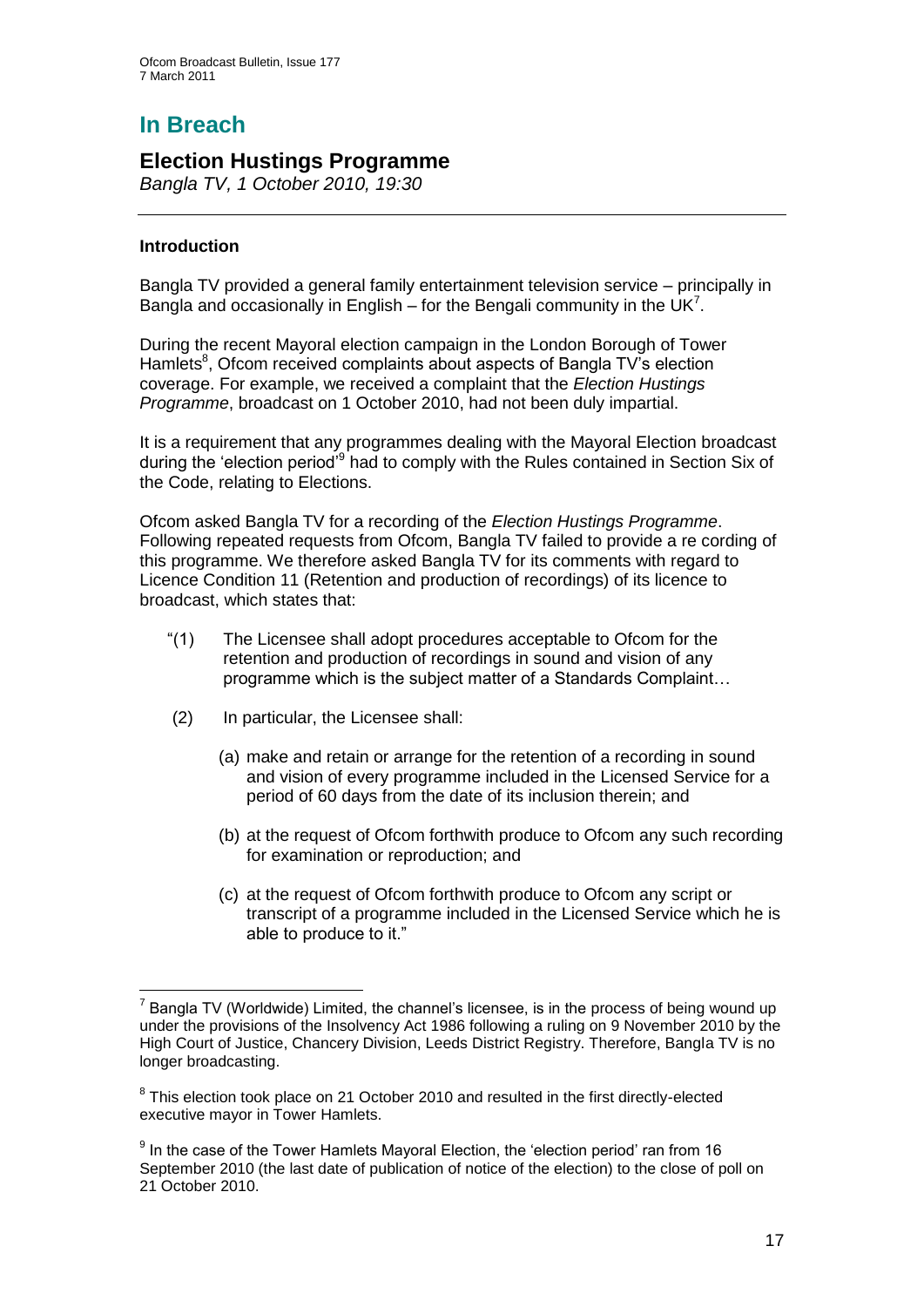### **Response**

Despite repeated requests, Bangla TV did not provide any comments regarding the *Election Hustings Programme* in relation to Licence Condition 11.

### **Decision**

Licence Condition 11 (Retention and production of recordings) of television licensable content service (TLCS) licences issued by Ofcom requires the Licensee to "make and retain or arrange for the retention of a recording in sound and vision of every programme included in the Licensed Service…" and "at the request of Ofcom forthwith produce to Ofcom any such recording for examination or reproduction".

Ofcom noted that the broadcaster failed to provide the recording required and requested by Ofcom for us to reach a decision on the complaint we had received concerning the programme in question.

It is imperative that licensees have appropriate compliance procedures in place to deal with all such requests from Ofcom. Failure to meet this requirement seriously and significantly breached Licence Condition 11 of Bangla TV"s licence.

### **Conclusion**

This breach will be held on record and may be taken into account should any future application for a licence to broadcast be received from Bangla TV (Worldwide) Limited (if the company is not eventually liquidated), or from individuals associated with the company.

### **Breach of Licence Condition 11**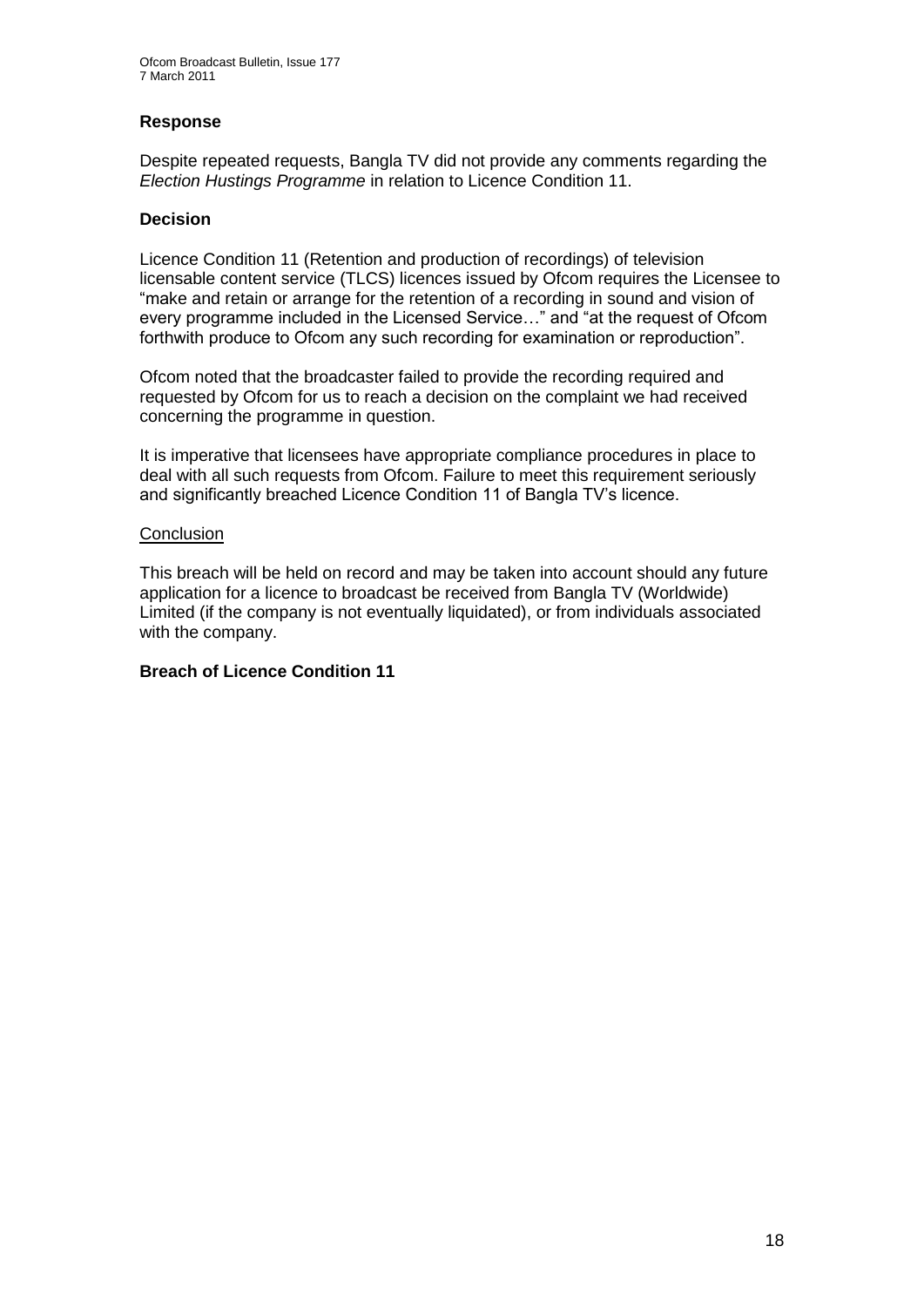# **In Breach**

**Tony Soley** *Apple AM, 5 January 2011, 10:00*

### **Introduction**

Apple AM is a hospital radio station, operating under a long term restricted service licence, and broadcasting in the Taunton area of Devon.

A listener complained that a presenter"s comments about the Government and the VAT increase were politically biased.

Ofcom asked Apple AM for a recording of the programmes to assess the content.

### **Response**

Apple AM explained that it was unable to obtain the recordings from its logging facility. It said that leaking water from a faulty air conditioning unit at its premises over the Christmas period had resulted in the logger failing. When the problem was identified on 8 January 2011, alternate recording arrangements were immediately put in place to avoid similar recurrence.

Ofcom acknowledged the information and formally asked Apple AM for any comments it wished to add in relation to the recording failure and Licence Condition 8(2)(a) contained in Part 2 of the Schedule of the licence which states:

"The Licensee shall:

8 (2) (a) make and retain, for a period of 42 days from the date of its inclusion therein, a recording of every programme included in the Licensed Service together with regular time reference checks."

Ofcom received no further comments from Apple AM.

### **Decision**

In the absence of a recording we were unable to consider the complaint. It is a condition of all radio broadcasters" licences that recordings of their output are made and retained so that they are able to be provided to Ofcom on request.

We acknowledge that this incident occurred due to an unforeseen fault, and that the licensee has since taken steps to avoid a recurrence. However, the failure of Apple AM to make and retain a recording in this case is nevertheless a breach of its licence.

### **Breach of Licence Condition 8 (Part 2 General Conditions) of restricted service licence**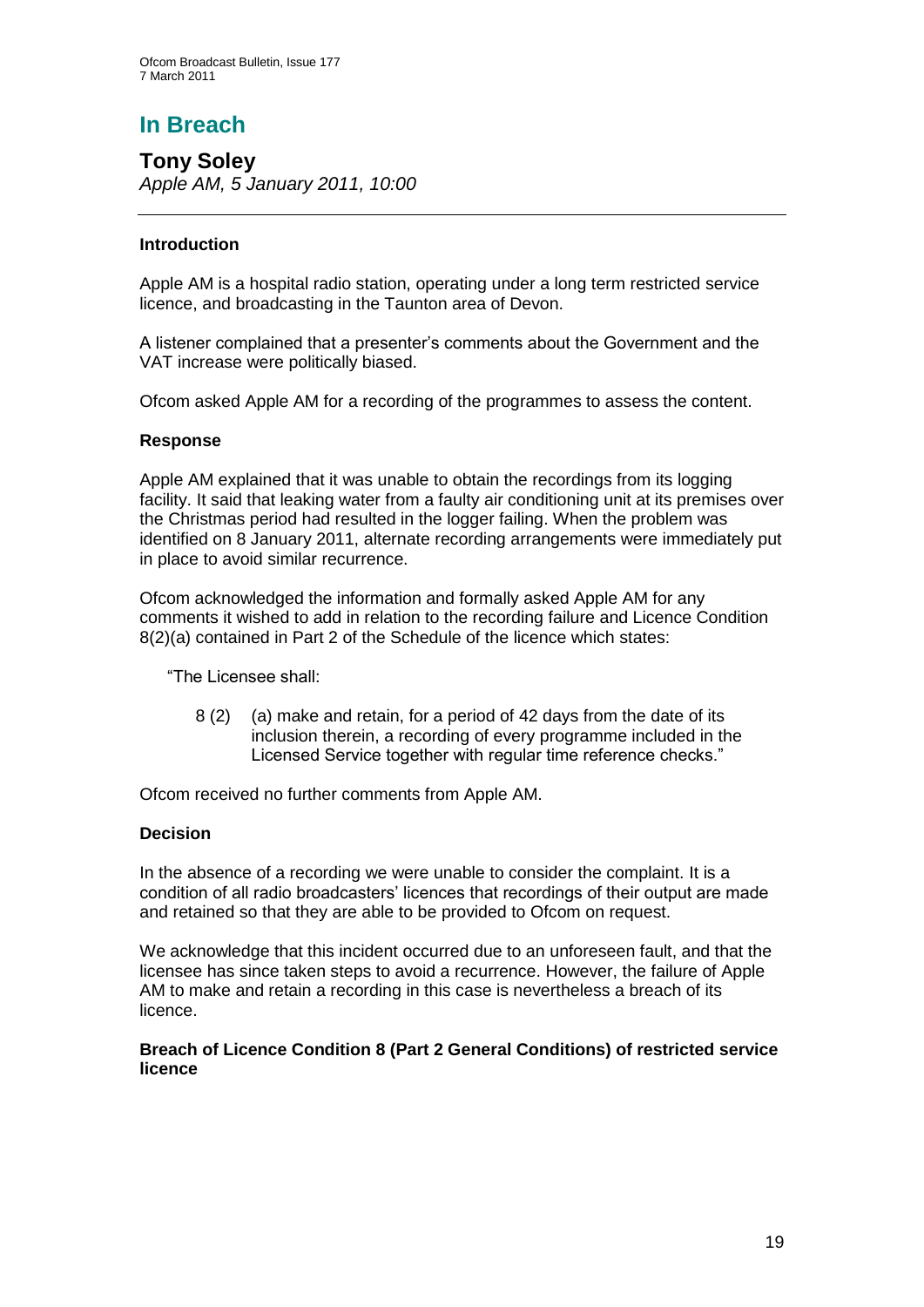# **Broadcast Licence Condition cases**

# **In Breach**

# **Total Star (Bridgwater)**

*October to December 2010*

This finding was originally published on 23 February 2011.

### **Introduction**

1

The transmission arrangements for every local analogue commercial radio station in the UK are governed by a set of specific technical parameters, set out in the station"s licence, for each transmitter and transmission site it uses to broadcast its service.

The technical parameters are designed to ensure that local radio stations do not broadcast to geographical areas that they are not licensed to serve, and which may form part of the coverage areas of other licensed services. The parameters are also designed to prevent local stations causing interference problems for other users of the spectrum, as part of Ofcom"s wider statutory duty to secure the optimal use for wireless telegraphy of the electro-magnetic spectrum.

It is also a condition in local analogue commercial radio stations" licences that they comply with applicable provisions of Ofcom"s Site Engineering Code for Analogue Radio Broadcast Transmission Systems ("the Technical Code").

One Gold Radio Ltd is the licensee for Bridgwater (AL260), broadcasting as Total Star. Between the start of October and 2 December 2010, Ofcom received a number of complaints that the 102.4 MHz Minehead transmitter of the Bridgwater licence, based at North Hill, was radiating an excessively high-powered signal, and – as a result – delivering a powerful signal into geographical areas for which the radio station is not licensed. As part of the investigation into those complaints, an Ofcom engineer visited the licence"s transmitter sites on 2 December 2010.

During his visit, Ofcom"s engineer noted a number of issues with regard to the North Hill transmitter site:

- 1. The transmitter was transmitting Effective Radiated Power ('ERP')<sup>1</sup> of over 30kW, vertically polarised. The technical parameters set out in the Bridgwater licence for this particular transmitting site are for a total ERP of 4kW (a maximum of 2kW vertical polarisation and 2kW horizontal polarisation).
- 2. The transmitter was found to be deviating (that is, bleeding the signal into adjacent channels on the FM band) in excess of 110 kHz. The maximum level of deviation permitted by Ofcom"s Technical Code is 75kHz.
- 3. The transmitter and antenna had been replaced without consultation with Ofcom. The new transmitter could be adjusted from the front panel, despite section 4.1 of the Technical Code requiring physical protection of adjustments.

 $<sup>1</sup>$  Radio waves in which the electrical energy from the antenna is radiated vertically in relation</sup> to the Earth"s surface.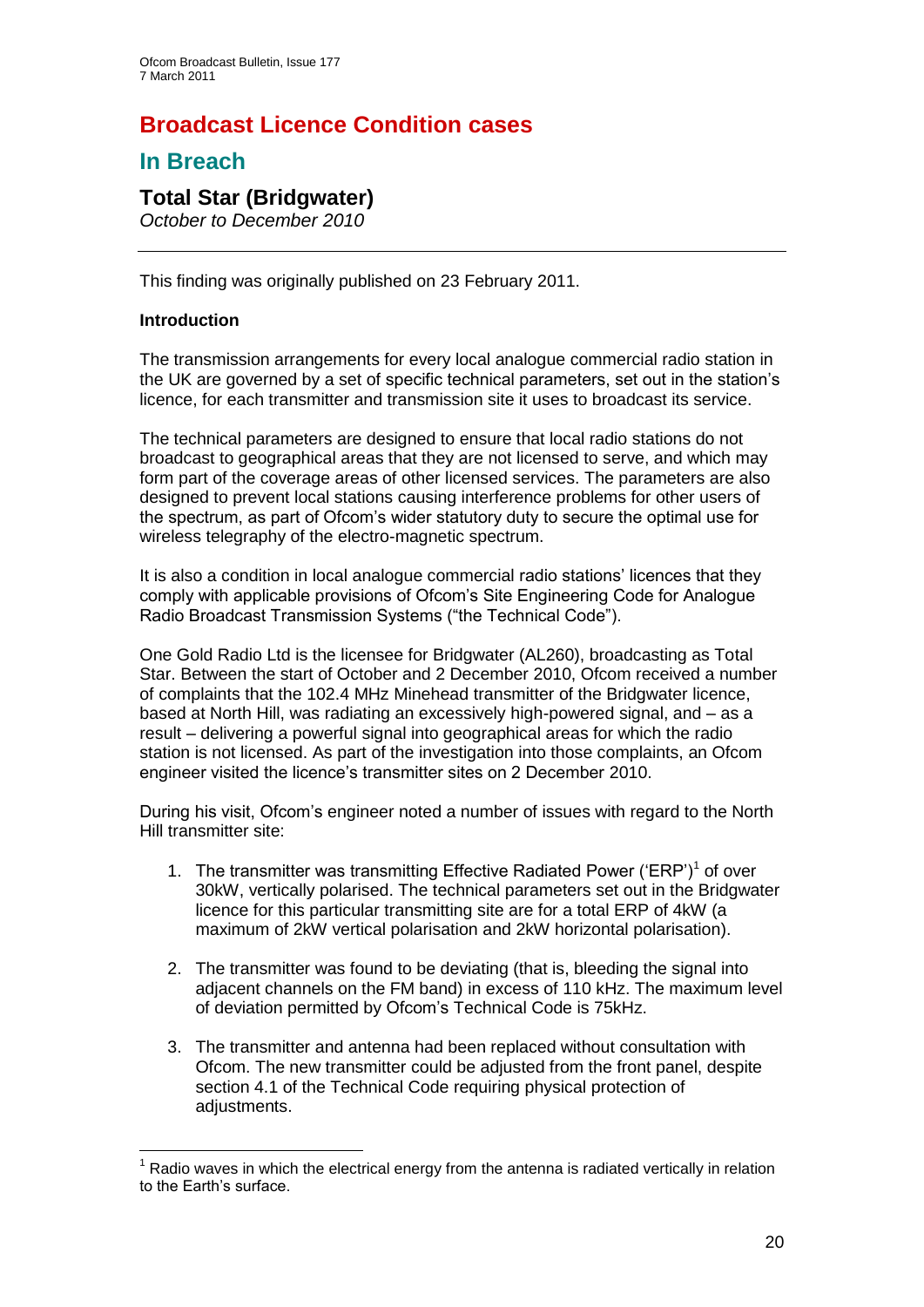These findings, 1 and 2 in particular, were consistent with the complaints we had received in the period before the engineer"s visit. The figures in 1 are significantly in excess of the limits in transmitter power to which One Gold Radio Ltd is subject under the licence. The replacement of the transmitter and antenna in 3 appeared to Ofcom to be in contravention of section 1.3 (paragraph 5) of Ofcom"s Technical Code, which requires Ofcom"s consent for the replacement of transmitters and antennae. The insecurity of the transmitter that enabled it to be adjusted from the front panel appeared to be in contravention of section 4.1 of the Technical Code.

It therefore appeared to Ofcom that One Gold Radio Ltd was in breach of its licence. So, following our inspection, Ofcom formally invited representations from the licensee on the matters referred to above. In particular, about how, if at all, One Gold Radio Ltd considered that it had been complying with Part 2 of the Annex to its broadcast licence, which outlines the specific technical parameters for the relevant transmitting site.

In addition, we also sought views from One Gold Radio Ltd on how it had been complying with the Technical Code (licence condition 2 (3)) in Part 2 of the Schedule to the licence requires that:

"The Licensee shall ensure that the provisions of the Technical Code are observed in the provision of the Licensed Service to the extent such provisions apply to him.")

### **Response**

In its representations, One Gold Radio Ltd did not challenge the premise of the alleged breaches, accepting that its engineer ".... was clearly not fully aware of the requirements to Ofcom when he installed the new transmitter". However, it also noted that on 2 December 2010, "... when Ofcom attended the site our engineer was still there and in the process of installing the equipment, so it seems rather unfair to consider the equipment had settings at the correct levels immediately."

### **Decision**

In light of the findings of the transmitter site inspection on 2 December 2010, which are consistent with the complaints made to Ofcom between October 2010 and that date, and the fact that One Gold Radio Ltd did not challenge the contention that it was in breach of its licence in the ways put to it, Ofcom has determined that One Gold Radio Ltd was in breach of its licence between the start of October 2010 and 2 December 2010.

In particular, the very significant, unauthorised increase in transmitter power and the other associated issues described above which took place in that period, mean that One Gold Radio Ltd was in very serious breach of Part 2 of the Annex to its licence, which outlines the specific technical parameters for the relevant transmitting site. In addition, One Gold Radio Ltd was in breach of licence condition 2 (3) contained in Part 2 of the Schedule to the licence, which requires adherence to Ofcom"s Technical Code.

This case is the most serious example of an unauthorised increase in transmitter power ever recorded by Ofcom. The extent to which the unauthorised replacement transmitter exceeded the technical parameters is greater than in any other case Ofcom has dealt with.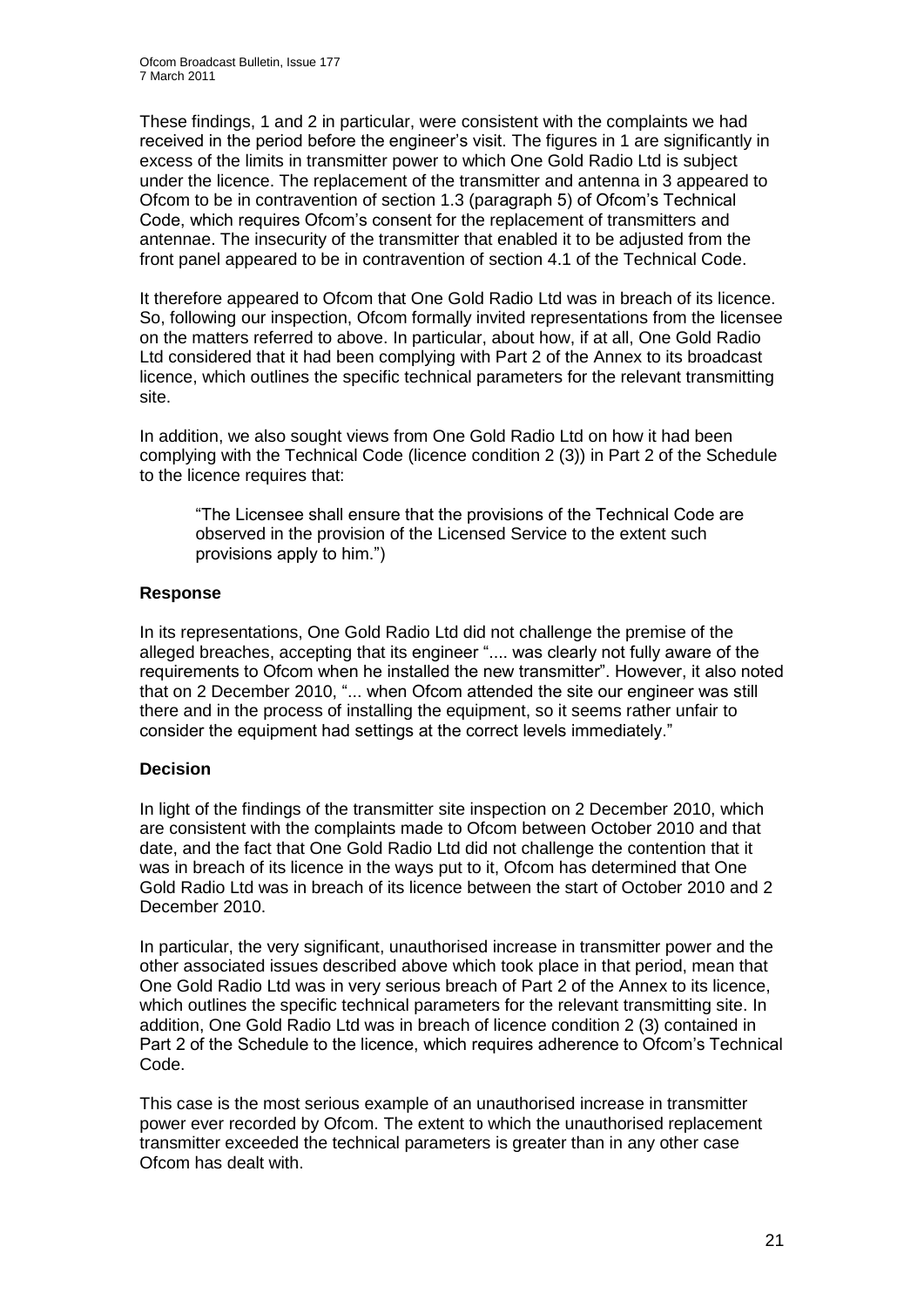As a result of the seriousness of the above matters, and the unauthorised increase in transmitter power in particular, the Licensee is put on notice that the breaches of its licence as set out in this finding are being considered by Ofcom for the imposition of a statutory sanction.

**Breach of the Part 2 of the Annex to the Bridgwater local commercial radio licence, held by One Gold Radio Ltd.**

**Breach of licence condition 2 (3) contained in Part 2 of the Schedule to the Bridgwater local commercial radio licence, held by One Gold Radio Ltd.**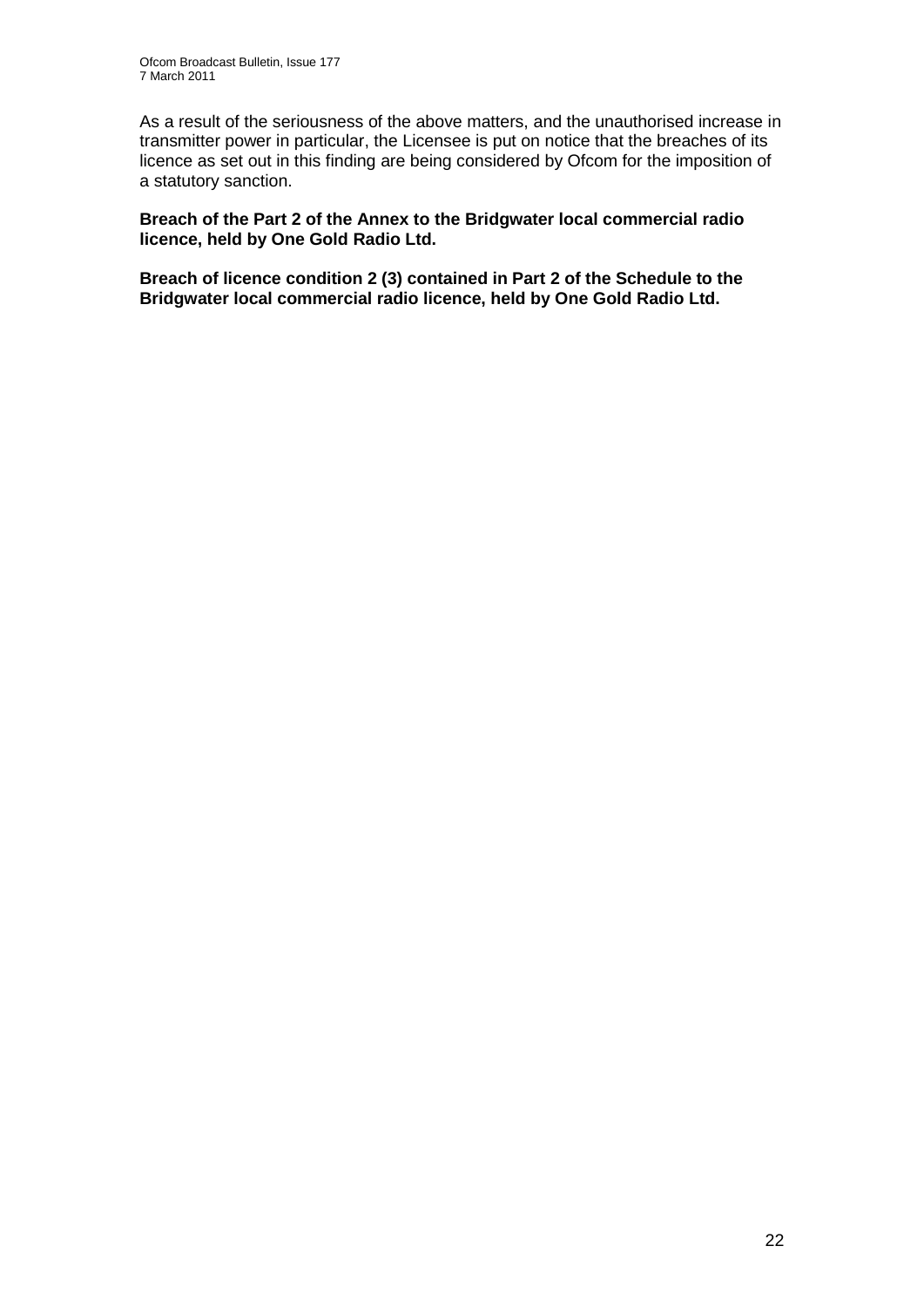# **Other Programmes Not in Breach**

# **Up to 14 February 2011**

| Programme                                           | <b>Transmission</b><br>Date | <b>Broadcaster</b>            | <b>Categories</b>                            | <b>Number of</b><br>complaints |
|-----------------------------------------------------|-----------------------------|-------------------------------|----------------------------------------------|--------------------------------|
| 10 O'Clock Live                                     | 11/02/2011                  | Channel 4                     | Race<br>discrimination/offence               |                                |
| 10 O'Clock Live                                     | 20/01/2011                  | Channel 4                     | Generally accepted<br>standards              | 1                              |
| 10 O'Clock Live                                     | 27/01/2011                  | Channel 4                     | Race<br>discrimination/offence               | 1                              |
| 10 O'Clock Live                                     | 27/01/2011                  | Channel 4                     | Generally accepted<br>standards              | 1                              |
| 10 O'Clock Live                                     | 03/02/2011                  | Channel 4                     | Generally accepted<br>standards              | 1                              |
| 4thought.tv                                         | 25/01/2011                  | Channel 4                     | Sexual orientation<br>discrimination/offence | 4                              |
| Adrian Goldberg                                     | 29/01/2011                  | <b>BBC Radio</b><br><b>WM</b> | Gender<br>discrimination/offence             | 1                              |
| America's Next Top Model                            | 25/10/2010                  | Living                        | <b>Disability</b><br>discrimination/offence  | 5                              |
| America's Next Top Model                            | 05/02/2011                  | <b>Sky Living</b>             | Offensive language                           | 1                              |
| Antiques Road Trip                                  | 01/01/2011                  | BBC <sub>2</sub>              | Harm                                         | 1                              |
| Arctic with Bruce Parry                             | 30/01/2011                  | BBC <sub>2</sub>              | Generally accepted<br>standards              | 1                              |
| Babeworld                                           | 22/11/2010                  | Babeworld.tv                  | Sexual material                              | $\mathbf{1}$                   |
| Bear Grylls: Born Survivor                          | 10/02/2011                  | <b>Discovery</b>              | Animal welfare                               | 1                              |
| Beauty and the Beast: The Ugly<br>Face of Prejudice | 09/02/2011                  | Channel 4                     | <b>Disability</b><br>discrimination/offence  | 1                              |
| <b>Boardwalk Empire</b>                             | 01/02/2011                  | <b>Sky Atlantic</b>           | Offensive language                           | 1                              |
| <b>Bones</b>                                        | 02/02/2011                  | <b>Sky Living</b>             | Advertising/editorial<br>separation          | 1                              |
| <b>Brianiac: Science Abuse</b>                      | 29/01/2011                  | Sky 3                         | Sexual material                              | 1                              |
| Brighthouse's sponsorship of<br>Home and Away       | 20/01/2011                  | Five                          | Harm                                         | 1                              |
| Build a New Life in the Country                     | 10/02/2011                  | Five                          | Materially misleading                        | 1                              |
| <b>Capital Breakfast</b>                            | 24/01/2011                  | Capital FM                    | Due impartiality/bias                        | 1                              |
| Casualty                                            | 05/02/2011                  | BBC <sub>1</sub>              | Offensive language                           | 1                              |
| <b>Celebrity Juice</b>                              | 12/02/2011                  | ITV <sub>2</sub>              | Sexual material                              | 1                              |
| Christian O'Connell                                 | 21/01/2011                  | Absolute<br>Radio             | Generally accepted<br>standards              | 1                              |
| Come Dine with Me                                   | 31/01/2011                  | Channel 4                     | Offensive language                           | 1                              |
| Come Dine with Me                                   | 06/02/2011                  | Channel 4                     | Gender<br>discrimination/offence             | 1                              |
| Come Dine with Me                                   | 05/02/2011                  | Channel 4                     | Race<br>discrimination/offence               | $\mathbf{1}$                   |
| Come Fly with Me                                    | 27/01/2011                  | BBC <sub>1</sub>              | Religious/Beliefs<br>discrimination/offence  | $\mathbf{1}$                   |
| Come Fly with Me                                    | 27/01/2011                  | BBC <sub>1</sub>              | Generally accepted<br>standards              | 1                              |
| Comedy Lab                                          | 29/01/2011                  | Channel 4                     | Transgender<br>discrimination/offence        | $\mathbf{1}$                   |
| <b>Coronation Street</b>                            | n/a                         | ITV1                          | Generally accepted<br>standards              | 1                              |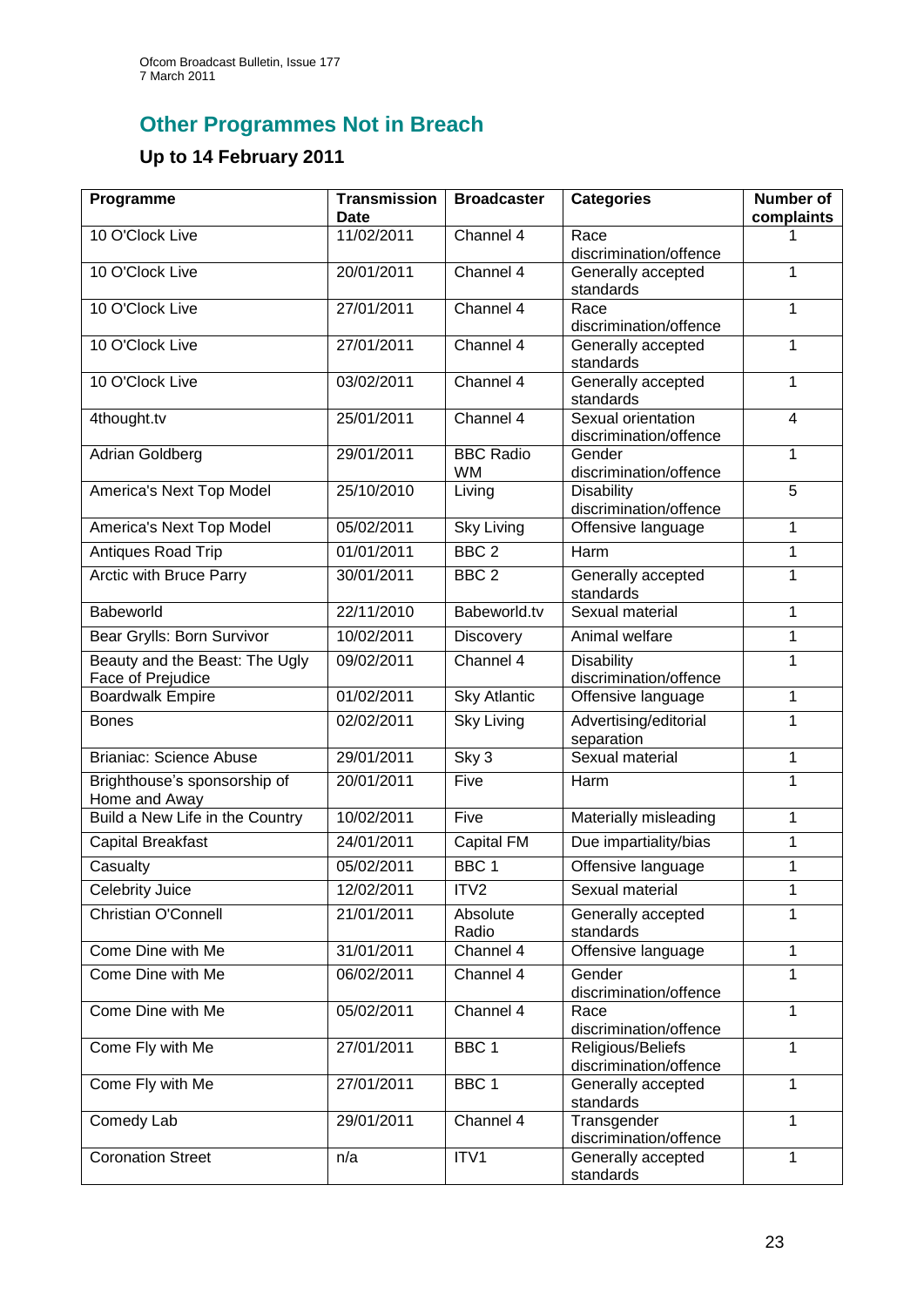| <b>Coronation Street</b>             | 04/02/2011 | ITV <sub>1</sub>  | Generally accepted<br>standards             | 1              |
|--------------------------------------|------------|-------------------|---------------------------------------------|----------------|
| <b>Coronation Street</b>             | 28/01/2011 | ITV1              | <b>Disability</b><br>discrimination/offence | $\overline{2}$ |
| <b>Coronation Street</b>             | 04/02/2011 | ITV1              | Generally accepted<br>standards             | 1              |
| <b>Coronation Street Omnibus</b>     | 06/02/2011 | ITV <sub>2</sub>  | Generally accepted<br>standards             | 1              |
| Countdown                            | 01/02/2011 | Channel 4         | Offensive language                          | 1              |
| Cream                                | 05/12/2010 | Cream             | Participation TV - Harm                     | 1              |
| Crimewatch                           | 26/01/2011 | BBC <sub>1</sub>  | Crime                                       | $\mathbf{1}$   |
| Criminal Minds (trailer)             | 04/02/2011 | Sky 1             | Scheduling                                  | 1              |
| CSI: Crime Scene Investigation       | 17/01/2011 | <b>Five USA</b>   | Offensive language                          | 1              |
| Daily Cooks Challenge                | 03/02/2011 | ITV3              | Generally accepted<br>standards             | 1              |
| Dancing on Ice                       | 30/01/2011 | ITV1              | Generally accepted<br>standards             | 53             |
| Dancing on Ice                       | 23/01/2011 | ITV1              | Generally accepted<br>standards             | 1              |
| Dangerous Jobs for Girls             | 15/01/2011 | Dave              | Sexual material                             | $\mathbf{1}$   |
| Daybreak                             | 02/02/2011 | ITV1              | Due impartiality/bias                       | 1              |
| <b>Daybreak</b>                      | 04/02/2011 | ITV1              | <b>Nudity</b>                               | 1              |
| Deal or No Deal                      | 04/02/2011 | Channel 4         | Offensive language                          | 1              |
| Dick and Dom's Funny Business        | 29/01/2011 | BBC <sub>2</sub>  | Generally accepted<br>standards             | 1              |
| Dick and Dom's Funny Business        | 22/01/2011 | BBC <sub>2</sub>  | Violence and<br>dangerous behaviour         | $\mathbf{1}$   |
| Dick and Dom's Funny Business        | 30/01/2011 | <b>CBBC</b>       | Violence and<br>dangerous behaviour         | 1              |
| EastEnders                           | 11/02/2011 | BBC <sub>1</sub>  | Drugs, smoking,<br>solvents or alcohol      | 1              |
| EastEnders                           | 20/01/2011 | BBC <sub>1</sub>  | <b>Disability</b><br>discrimination/offence | 1              |
| EastEnders                           | 07/02/2011 | BBC <sub>1</sub>  | Gender<br>discrimination/offence            | 1              |
| EastEnders                           | 01/02/2011 | BBC <sub>1</sub>  | Generally accepted<br>standards             | 1              |
| EastEnders                           | 28/01/2011 | BBC 1             | Race<br>discrimination/offence              | $\mathbf{1}$   |
| EastEnders                           | 28/01/2011 | BBC <sub>1</sub>  | Generally accepted<br>standards             | 1              |
| <b>Embarrassing Bodies</b>           | 04/02/2011 | Channel 4         | Materially misleading                       | 1              |
| <b>Embarrassing Bodies (trailer)</b> | various    | Channel 4         | Generally accepted<br>standards             | 5              |
| Episodes                             | 31/01/2011 | BBC <sub>2</sub>  | Offensive language                          | 1              |
| Five News                            | 07/01/2011 | Five              | Generally accepted<br>standards             | 1              |
| <b>Five News</b>                     | 04/02/2011 | Five              | Violence and<br>dangerous behaviour         | $\mathbf{1}$   |
| Fone Girls Live                      | 22/12/2010 | <b>Dirty Talk</b> | Participation TV - Harm                     | 1              |
| Futurama                             | 15/01/2011 | Sky 1             | Generally accepted<br>standards             | 1              |
| Garfield                             | 24/01/2011 | Boomerang         | Offensive language                          | 1              |
| George Galloway                      | 19/11/2010 | Talksport         | Due impartiality/bias                       | 36             |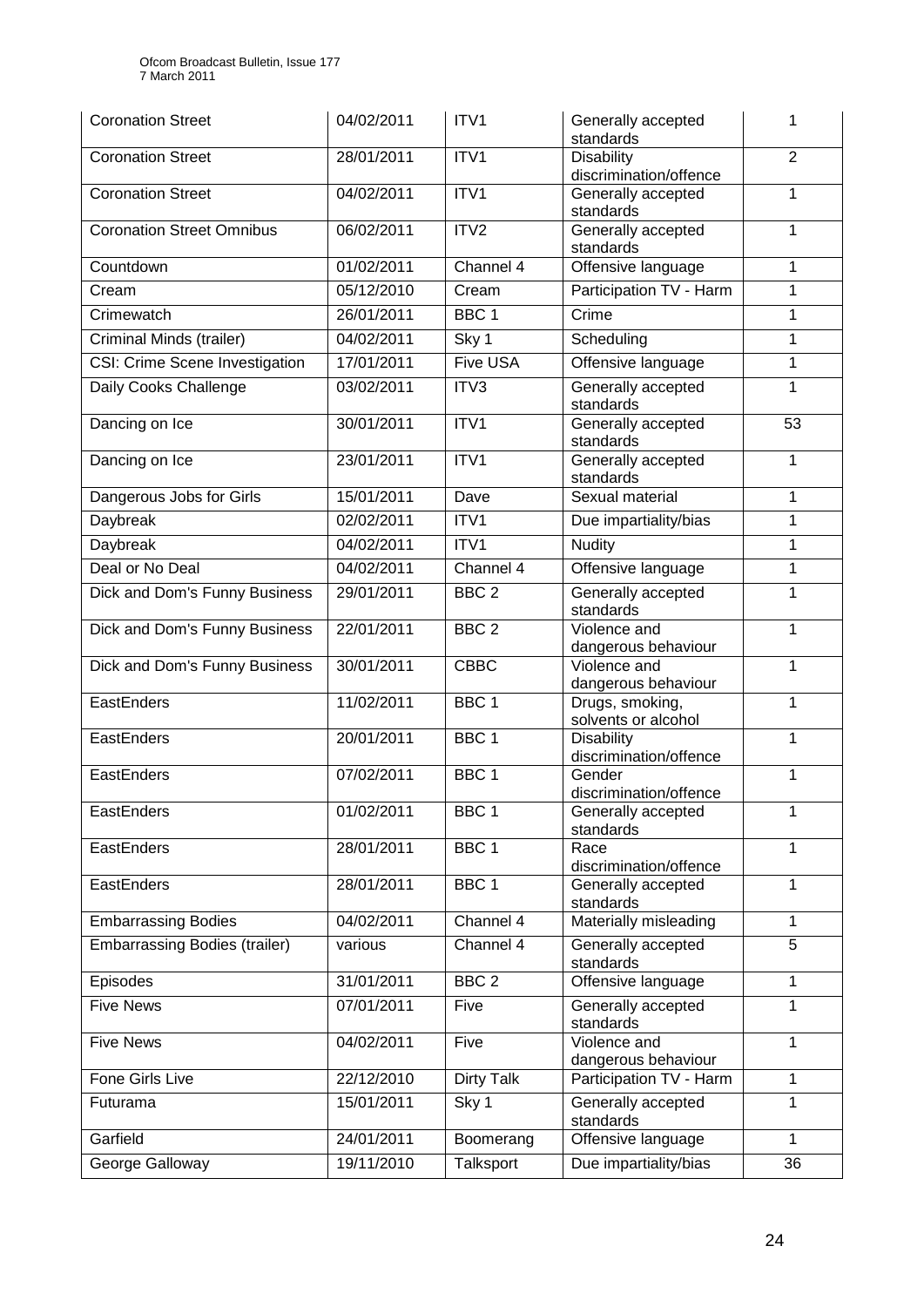| Glee                                       | 06/02/2011 | Channel 4             | Sexual material                                               | 1              |
|--------------------------------------------|------------|-----------------------|---------------------------------------------------------------|----------------|
| Gordon Ramsay: Shark Bait                  | 16/01/2011 | Channel 4             | Due impartiality/bias                                         | 1              |
| Got to Dance                               | 04/02/2011 | Sky 1                 | Gender<br>discrimination/offence                              | 1              |
| <b>Grand Designs</b>                       | 04/02/2011 | More4                 | Harm                                                          | 1              |
| <b>Greg Burns</b>                          | 21/01/2011 | Capital<br>London     | Sexual orientation<br>discrimination/offence                  | 1              |
| Greg James                                 | 24/01/2011 | <b>BBC Radio 1</b>    | Generally accepted<br>standards                               | 1              |
| Grimefighters                              | 25/01/2011 | ITV1                  | Offensive language                                            | 1              |
| Harry Hill's TV Burp                       | 09/02/2011 | ITV1                  | Generally accepted<br>standards                               | 1              |
| Harry Hill's TV Burp                       | 05/02/2011 | ITV1                  | Sexual material                                               | 1              |
| Have I Got Old News for You                | 26/01/2011 | BBC <sub>2</sub>      | Race<br>discrimination/offence                                | 1              |
| Haven Holidays' sponsorship of<br>Primeval | 15/01/2011 | ITV1                  | Materially misleading                                         | 1              |
| <b>Hilltop Hospital</b>                    | 17/01/2011 | <b>CITV</b>           | Scheduling                                                    | 1              |
| <b>Honey Days</b>                          | 05/01/2011 | Filth                 | Participation TV - Harm                                       | 1              |
| <b>How Drugs Work</b>                      | 20/01/2011 | BBC <sub>3</sub>      | Drugs, smoking,<br>solvents or alcohol                        | 1              |
| <b>Human Planet</b>                        | 03/02/2011 | BBC <sub>1</sub>      | <b>Nudity</b>                                                 | 1              |
| <b>Human Planet</b>                        | 27/01/2011 | BBC <sub>1</sub>      | Animal welfare                                                | 1              |
| <b>ITV News</b>                            | 12/02/2011 | ITV1                  | Generally accepted<br>standards                               | 1              |
| <b>ITV News</b>                            | 03/02/2011 | ITV1                  | Due impartiality/bias                                         | 1              |
| James O'Brien                              | 10/01/2011 | <b>LBC 97.3FM</b>     | Race<br>discrimination/offence                                | 1              |
| Jessie J "Do It Like A Dude"               | n/a        | <b>BBC</b> Radio 1    | Sexual material                                               | 1              |
| Jessie J "Do It Like A Dude"               | 27/01/2011 | Metro Radio           | Offensive language                                            | 1              |
|                                            |            |                       | Sexual material                                               | 1              |
| Jessie J "Do It Like A Dude"               | n/a        | various music         |                                                               |                |
| Joop's sponsorship of Breaking             | 12/01/2011 | channels<br><b>FX</b> | Sexual material                                               | 1              |
| Bad<br>Joop's sponsorship of NCIS          | 14/01/2011 | <b>FX</b>             | Sexual material                                               | 1              |
| Ken Livingstone                            | 29/01/2011 | <b>LBC 97.3FM</b>     | Suicide and self harm                                         | 1              |
| Kidnap and Ransom                          | 20/01/2011 | ITV1                  | Gender                                                        | 1              |
| Live from Studio Five                      | 27/01/2011 | Five                  | discrimination/offence<br>Sexual material                     | 1              |
| LK Today                                   | 02/02/2011 | ITV1                  | Generally accepted<br>standards                               | $\overline{2}$ |
| LK Today                                   | 27/01/2011 | ITV1                  | Generally accepted                                            | 1              |
| Louie Spence's Showbusiness                | 26/01/2011 | Sky 1                 | standards<br>Religious/Beliefs                                | $\overline{5}$ |
| Macleans' sponsorship of                   | 30/01/2011 | ITV1                  | discrimination/offence<br>Gender                              | 1              |
| Dancing on Ice<br>Mad Dogs                 | 10/02/2011 | Sky 1                 | discrimination/offence<br>Offensive language                  | 3              |
| Mad Dogs (trailer)                         | 26/01/2011 | Sky Sports 1          | Gender                                                        | 1              |
| Mad Dogs (trailer)                         | 06/02/2011 | Sky Sports 1          | discrimination/offence<br>Violence and<br>dangerous behaviour | 1              |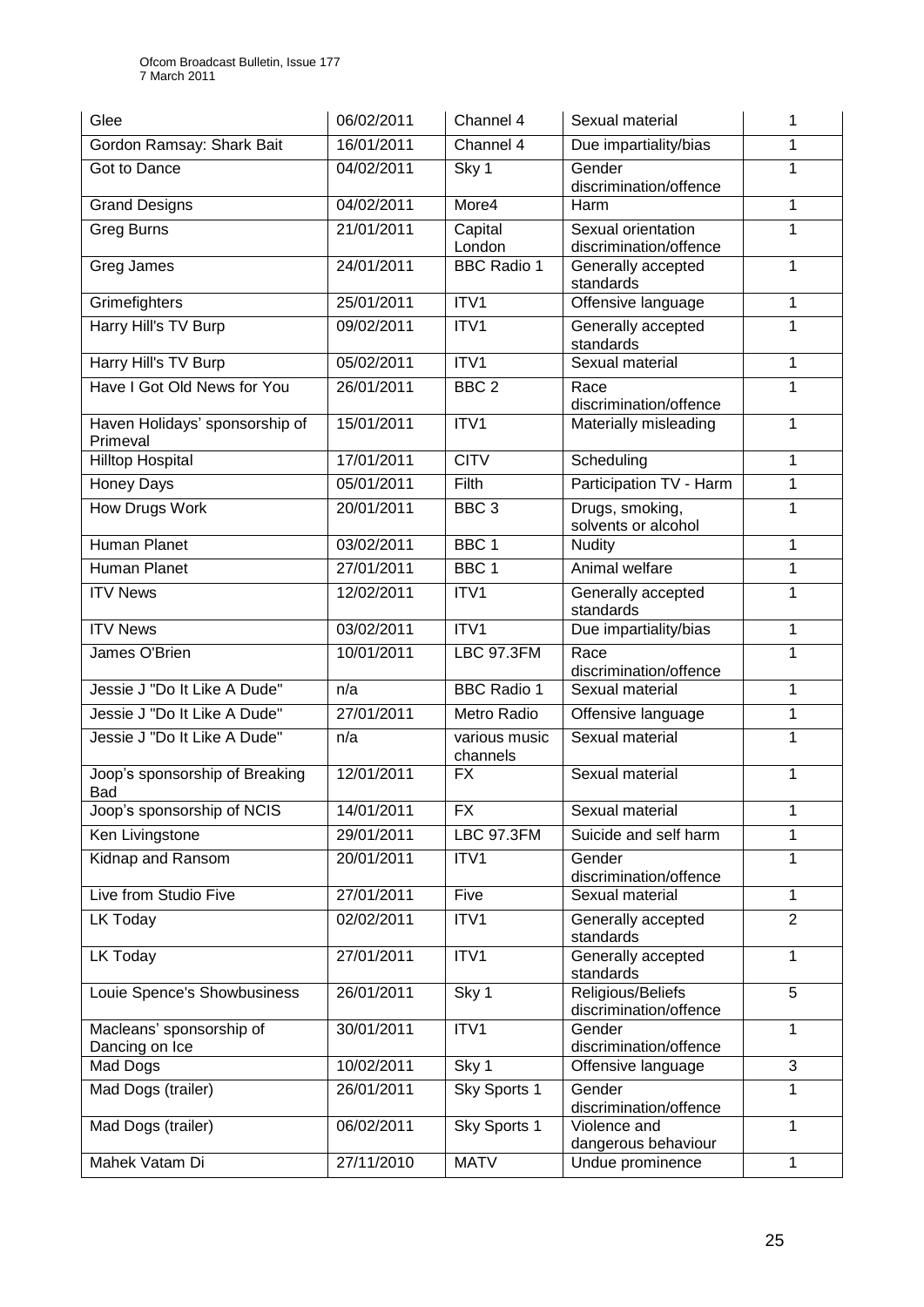| Mary Portas: Secret Shopper      | 02/02/2011 | Channel 4           | Gender<br>discrimination/offence            | 1              |
|----------------------------------|------------|---------------------|---------------------------------------------|----------------|
| Mary Portas: Secret Shopper      | 09/02/2011 | Channel 4           | Generally accepted<br>standards             | 1              |
| Matt Edmonson                    | 29/01/2011 | <b>BBC Radio 1</b>  | <b>Disability</b><br>discrimination/offence | 1              |
| <b>Matt Spokes</b>               | 17/01/2011 | <b>Rock FM 97.4</b> | Generally accepted<br>standards             | 1              |
| Meet the Climate Sceptics        | 31/01/2011 | BBC <sub>4</sub>    | Generally accepted<br>standards             | 1              |
| MI High                          | 14/01/2011 | <b>CBBC</b>         | Offensive language                          | 1              |
| <b>Midsomer Murders</b>          | 11/02/2011 | ITV1                | Generally accepted<br>standards             | 1              |
| <b>Midsomer Murders</b>          | 30/01/2011 | ITV1                | Materially misleading                       | 1              |
| Never Mind the Buzzcocks         | 23/01/2011 | BBC <sub>2</sub>    | Religious/Beliefs<br>discrimination/offence | 1              |
| New You've Been Framed!          | 06/02/2011 | ITV1                | Generally accepted<br>standards             | 1              |
| News, Sport, Weather             | 24/01/2011 | <b>Sky News</b>     | Race<br>discrimination/offence              | 1              |
| Nick Ferrari                     | 10/02/2011 | <b>LBC 97.3FM</b>   | Generally accepted<br>standards             | 1              |
| Nick Ferrari                     | 10/01/2011 | <b>LBC 97.3FM</b>   | Race<br>discrimination/offence              | 1              |
| <b>Official UK Chart Show</b>    | 06/02/2011 | <b>BBC Radio 1</b>  | Offensive language                          | $\overline{2}$ |
| One Born Every Minute            | 31/01/2011 | Channel 4           | Offensive language                          | 1              |
| <b>Outcasts</b>                  | 07/02/2011 | BBC <sub>1</sub>    | Violence and<br>dangerous behaviour         | 1              |
| Outnumbered                      | 31/01/2011 | Gold                | Animal welfare                              | 1              |
| Petrie Hosken                    | 10/02/2011 | <b>LBC 97.3FM</b>   | Gender<br>discrimination/offence            | 1              |
| Prank Patrol Down Under          | 02/02/2011 | BBC <sub>2</sub>    | Violence and<br>dangerous behaviour         | 1              |
| <b>Press Preview</b>             | 03/02/2011 | <b>Sky News</b>     | Generally accepted<br>standards             | 1              |
| Primeval                         | 22/01/2011 | ITV1                | Advertising/editorial<br>separation         | 1              |
| Programme trailers               | 13/01/2011 | Quest               | Generally accepted<br>standards             | 1              |
| Promo                            | 24/01/2011 | Comedy<br>Central   | Hypnotic and other<br>techniques            | 1              |
| QI                               | 28/01/2011 | BBC <sub>1</sub>    | Sexual material                             | $\overline{2}$ |
| QI                               | 10/02/2011 | Dave                | Offensive language                          | 1              |
| Red Sea Jaws                     | 25/01/2011 | Five                | Materially misleading                       | $\overline{2}$ |
| <b>Regional News and Weather</b> | 17/01/2011 | BBC <sub>1</sub>    | Crime                                       | 1              |
| Rude Tube 2011                   | 07/01/2011 | Channel 4           | Animal welfare                              | 1              |
| Sean and Becky at Breakfast      | 26/01/2011 | Peak FM             | Advertising/editorial<br>separation         | 1              |
| Secret Diary of a Call Girl      | 01/02/2011 | ITV2                | Generally accepted<br>standards             | 1              |
| <b>Shameless</b>                 | 01/02/2011 | Channel 4           | Suicide and self harm                       | $\overline{7}$ |
| Shameless                        | 25/01/2011 | Channel 4           | Generally accepted<br>standards             | 1              |
| Shouhda-e-Karbala                | 14/12/2010 | <b>DM Digital</b>   | Religious/Beliefs<br>discrimination/offence | 1              |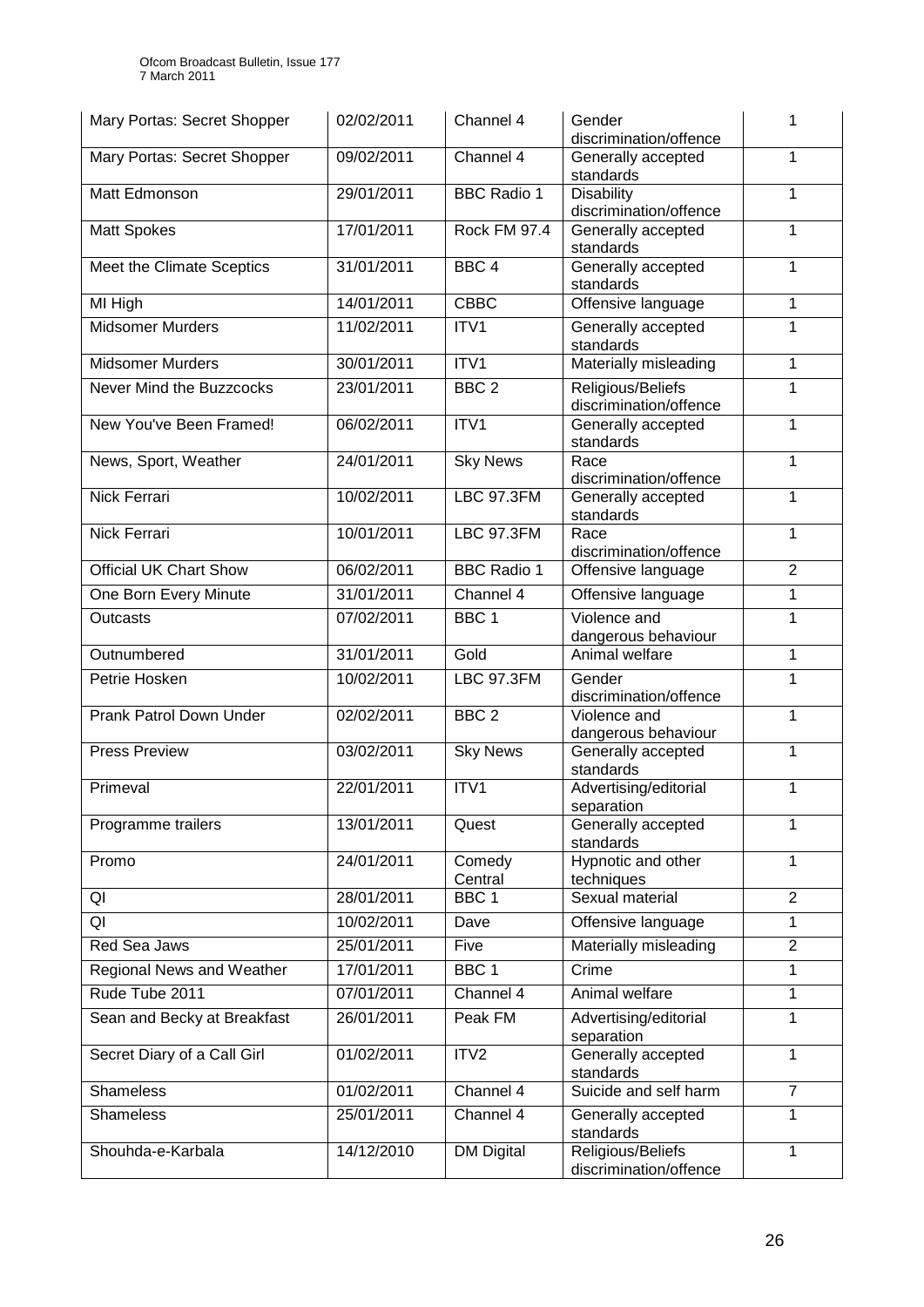| <b>Silent Witness</b>                              | 24/01/2011 | BBC 1               | Generally accepted<br>standards     | 5              |
|----------------------------------------------------|------------|---------------------|-------------------------------------|----------------|
| <b>Six Nations Rugby Union</b>                     | 04/02/2011 | <b>BBC 1 Wales</b>  | Race<br>discrimination/offence      | 4              |
| <b>Skins</b>                                       | 03/02/2011 | E <sub>4</sub>      | Generally accepted<br>standards     | 1              |
| Skins (trailer)                                    | 25/01/2011 | E <sub>4</sub>      | <b>Nudity</b>                       | 1              |
| <b>Sky News</b>                                    | 04/02/2011 | <b>Sky News</b>     | Generally accepted<br>standards     | 5              |
| <b>Sky News</b>                                    | 03/02/2011 | <b>Sky News</b>     | Due accuracy                        | 1              |
| <b>Sky News</b>                                    | 26/01/2011 | <b>Sky News</b>     | Fairness                            | 1              |
| <b>Sky News</b>                                    | 03/02/2011 | <b>Sky News</b>     | Violence and<br>dangerous behaviour | 1              |
| Soccer A.M.                                        | 05/02/2011 | Sky 1               | Gender<br>discrimination/offence    | 1              |
| Spaced (trailer)                                   | 01/02/2011 | E4                  | Offensive language                  | 1              |
| Spaced (trailer)                                   | 02/02/2011 | E <sub>4</sub>      | Offensive language                  | 1              |
| Spaced (trailer)                                   | 07/02/2011 | More4               | Offensive language                  | 1              |
| Sun, Sex and Suspicious<br>Parents                 | 01/02/2011 | BBC <sub>3</sub>    | Generally accepted<br>standards     | 1              |
| <b>Sunrise Radio</b>                               | 28/01/2011 | Sunrise Radio       | Race<br>discrimination/offence      | 1              |
| T <sub>4</sub>                                     | 05/02/2011 | Channel 4           | Sexual material                     | 1              |
| Take Me Out                                        | 29/01/2011 | ITV1                | Competitions                        | 1              |
| Take Me Out                                        | 05/02/2011 | ITV1                | Materially misleading               | 1              |
| Tease Me TV2                                       | 15/01/2011 | Tease Me<br>TV2     | Participation TV - Harm             | 1              |
| Tetley Bitter's sponsorship of<br>ITV4 programming | 23/01/2011 | ITV4                | Gender<br>discrimination/offence    | 1              |
| <b>Text Scroll</b>                                 | 24/01/2011 | Sikh TV             | Advertising/editorial<br>separation | 1              |
| That Sunday Night Show                             | 06/02/2011 | ITV1                | Offensive language                  | 3              |
| That Sunday Night Show                             | 30/01/2011 | ITV1                | Offensive language                  | 1              |
| That Sunday Night Show (trailer)                   | 28/01/2011 | ITV1                | Violence and<br>dangerous behaviour | 1              |
| The 50 Funniest Moments 2010                       | 29/01/2011 | E <sub>4</sub>      | Animal welfare                      | 1              |
| The Andrew Marr Show                               | 06/02/2011 | $\overline{B}$ BC 1 | Offensive language                  | 1              |
| The Big C (trailer)                                | 29/01/2011 | E <sub>4</sub>      | <b>Nudity</b>                       | 1              |
| The Big C (trailer)                                | 03/02/2011 | E <sub>4</sub>      | <b>Nudity</b>                       | 1              |
| The Big C (trailer)                                | 30/01/2011 | Film4               | <b>Nudity</b>                       | 1              |
| The Big C (trailer)                                | 23/01/2011 | More4               | <b>Nudity</b>                       | 1              |
| The Chase                                          | 25/01/2011 | ITV1                | Gender<br>discrimination/offence    | 1              |
| The Chase                                          | 24/01/2011 | ITV1                | Generally accepted<br>standards     | 1              |
| The Family (trailer)                               | 12/11/2010 | Channel 4           | Harm                                | 1              |
| The Family (trailer)                               | 09/11/2010 | More4               | Harm                                | 1              |
| The Jeremy Kyle Show                               | 21/01/2011 | ITV1                | Generally accepted<br>standards     | $\overline{2}$ |
| The Jeremy Kyle Show                               | 02/02/2011 | ITV1                | Materially misleading               | 1              |
| The Jeremy Kyle Show                               | 04/02/2011 | ITV1                | Generally accepted<br>standards     | 1              |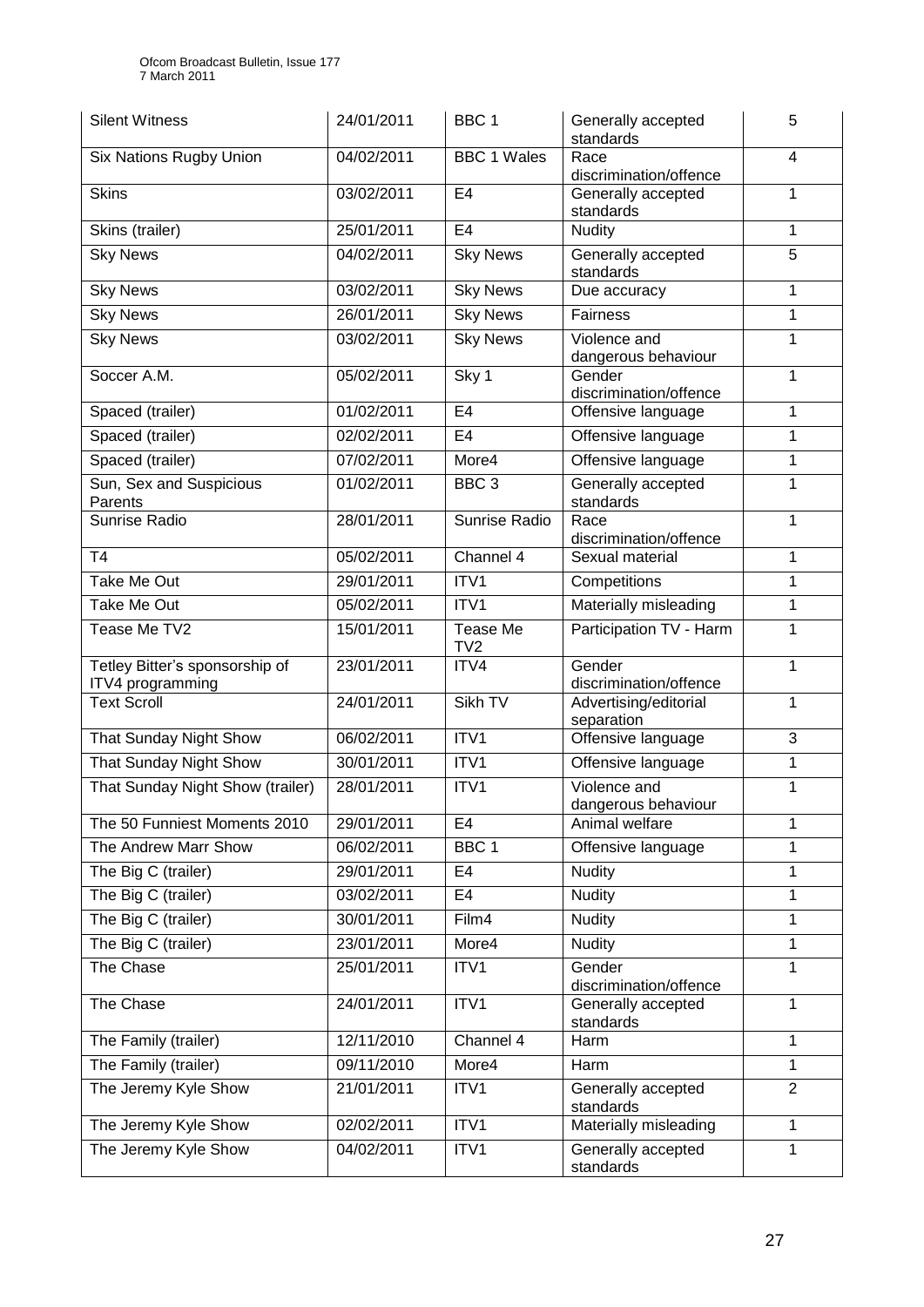| The Jeremy Kyle Show                   | 07/02/2011 | ITV <sub>2</sub>   | Generally accepted<br>standards             | 1              |
|----------------------------------------|------------|--------------------|---------------------------------------------|----------------|
| The Legend of Dick and Dom             | 21/01/2011 | <b>CBBC</b>        | Violence and<br>dangerous behaviour         | 1              |
| The Magicians                          | 22/01/2011 | BBC <sub>1</sub>   | Violence and<br>dangerous behaviour         | $\overline{2}$ |
| The Magicians                          | 29/01/2011 | BBC <sub>1</sub>   | Violence and<br>dangerous behaviour         | 1              |
| The Million Pound Drop Live            | 04/02/2011 | Channel 4          | Competitions                                | 1              |
| The Million Pound Drop Live            | 04/02/2011 | Channel 4          | Age<br>discrimination/offence               | $\overline{2}$ |
| The Million Pound Drop Live            | 29/01/2011 | Channel 4          | Gender<br>discrimination/offence            | 1              |
| The National Television Awards<br>2011 | 26/01/2011 | ITV1               | Gender<br>discrimination/offence            | 1              |
| The National Television Awards<br>2011 | 26/01/2011 | ITV1               | Generally accepted<br>standards             | 1              |
| The National Television Awards<br>2011 | 26/01/2011 | ITV1               | Offensive language                          | 1              |
| The News Quiz                          | 22/01/2011 | <b>BBC Radio 4</b> | Religious/Beliefs<br>discrimination/offence | 1              |
| The News Quiz                          | 29/01/2011 | <b>BBC Radio 4</b> | Offensive language                          | 1              |
| The News Quiz                          | 28/01/2011 | <b>BBC Radio 4</b> | Offensive language                          | 1              |
| The News Quiz                          | 29/01/2011 | <b>BBC</b> Radio 4 | Sexual material                             | 1              |
| The Official Chart                     | 13/02/2011 | <b>BBC Radio 1</b> | Offensive language                          | 1              |
| The One Show                           | 01/02/2011 | BBC <sub>1</sub>   | Gender<br>discrimination/offence            | 1              |
| The One Show                           | 28/01/2011 | BBC <sub>1</sub>   | Generally accepted<br>standards             | 1              |
| The Paedophile Hunters                 | 30/01/2011 | BBC <sub>2</sub>   | Generally accepted<br>standards             | 1              |
| The People's Supermarket               | 13/02/2011 | Channel 4          | Offensive language                          | 1              |
| The Promise                            | 06/02/2011 | Channel 4          | Due accuracy                                | 1              |
| The Simpsons                           | 23/01/2011 | Sky 1              | Drugs, smoking,<br>solvents or alcohol      | 1              |
| The Weakest Link                       | 28/01/2011 | BBC 1              | Generally accepted<br>standards             | 1              |
| The Wright Stuff                       | 19/01/2011 | Five               | Religious/Beliefs<br>discrimination/offence | 68             |
| The Wright Stuff                       | 25/01/2011 | Five               | Race<br>discrimination/offence              | 1              |
| This Morning                           | 27/01/2011 | ITV1               | Gender<br>discrimination/offence            | 1              |
| This Morning                           | 28/01/2011 | ITV1               | <b>Nudity</b>                               | 1              |
| This Morning                           | 08/02/2011 | ITV1               | Outside of remit / other                    | 1              |
| This Morning                           | 27/01/2011 | ITV1               | Sexual material                             | 1              |
| This Morning                           | 29/01/2011 | ITV1               | Sexual material                             | 1              |
| TNA IMPACT!                            | 06/02/2011 | Challenge          | Violence and<br>dangerous behaviour         | 1              |
| <b>Tool Academy</b>                    | 10/01/2011 | E <sub>4</sub>     | Gender<br>discrimination/offence            | 1              |
| <b>Top Gear</b>                        | 30/01/2011 | BBC <sub>2</sub>   | Animal welfare                              | 17             |
| <b>Top Gear</b>                        | 15/01/2011 | BBC <sub>3</sub>   | Harm                                        | 1              |
| <b>Tracy Beaker Returns</b>            | 07/01/2011 | <b>CBBC</b>        | Violence and<br>dangerous behaviour         | 3              |